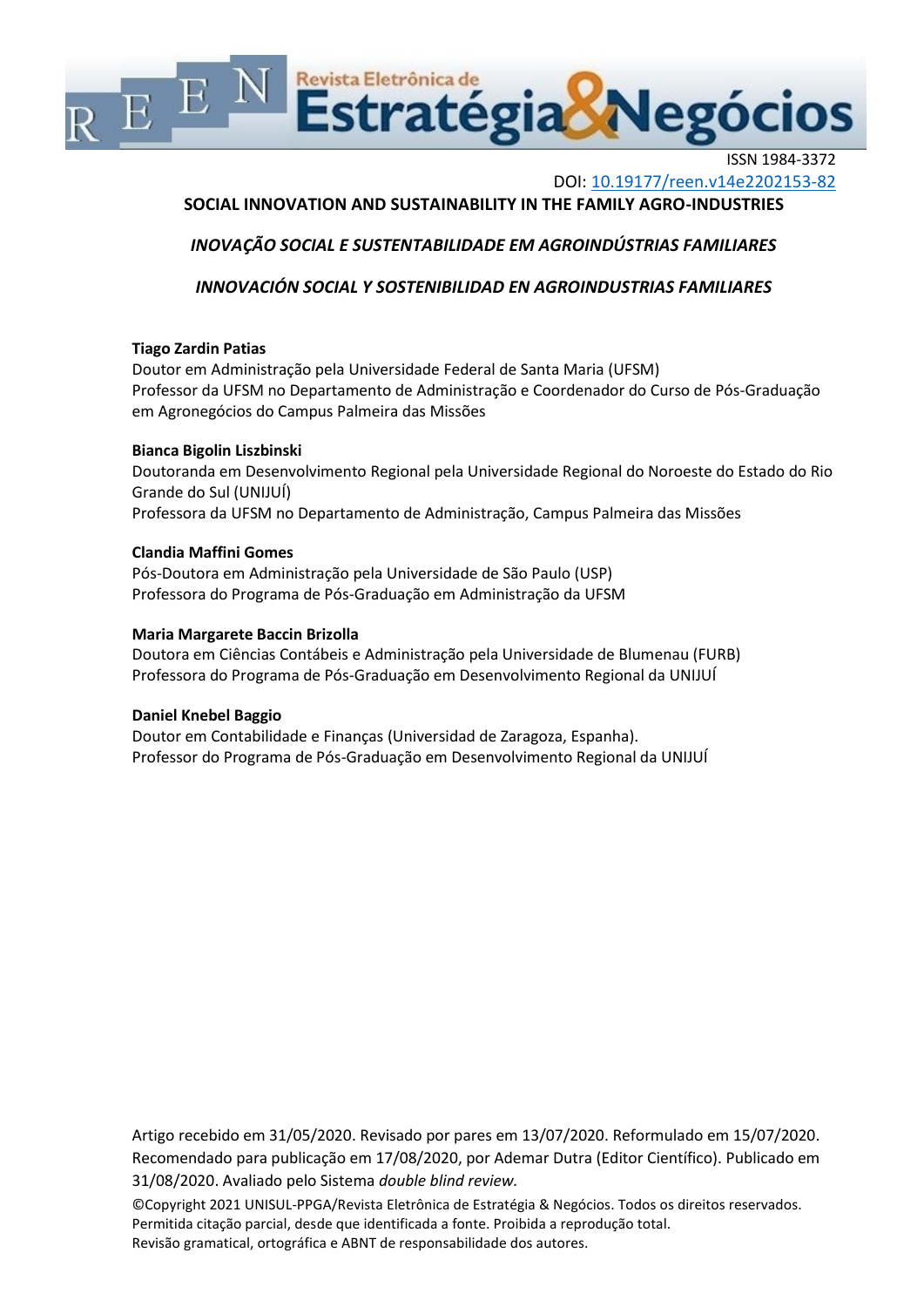# **ABSTRACT**

The aim of this research is to analyze the relationship between the social innovation and the sustainability in the family agro-industries allocated to the Local Productive Arrangement of Agroindústria Familiar e Diversidade do Médio Alto Utuguai e Rio da Várzea located in Rio Grande do Sul – Brazil. The method of this paper is quantitative based on data collected in a questionnaire applied to the owners of agro-industries. The relationship between the dimensions of social innovation and sustainability provides positive results in economic, social and environmental aspects, identifying priority for the economic bias of sustainability in the analyzed sample.

**Keywords:** Social Innovation; Sustainability; Family Agro-industry; Sustainable Production; Local Productive Arrangement.

# **RESUMO**

O objetivo deste estudo foi analisar a relação entre a inovação social e a sustentabilidade em agroindústrias familiares alocadas ao Arranjo Produtivo Local da Agroindústria Familiar e Diversidade do Médio Alto Uruguai e do Rio da Várzea localizado no Rio Grande do Sul – Brasil. Trata-se de uma pesquisa quantitativa instrumentalizada a partir de dados coletados com a aplicação de questionário junto aos proprietários das agroindústrias. Observou-se que a relação entre as dimensões inovação social e sustentabilidade proporciona resultados positivos nos aspectos econômicos, sociais e ambientais, identificando-se ainda, uma priorização para o viés econômico da sustentabilidade na amostra analisada.

**Palavras-chave:** Inovação social; Sustentabilidade; Agroindústria familiar; Produção sustentável. Arranjo Produtivo Local.

## **RESUMEN**

El objetivo de este estudio fue analizar la relación entre la innovación social y la sostenibilidad en las agroindustrias familiares asignadas al Acuerdo Productivo Local de Agroindústria Familiar e Diversidade do Médio Alto Uruguai e do Rio da Várzea del Rio Grande do Sul – Brasil. Es una investigación cuantitativa instrumentada en datos recopilados mediante aplicación de un cuestionario con los propietarios de las agroindustrias. Se observó que la relación entre las dimensiones de innovación social y sostenibilidad proporciona resultados positivos en aspectos económicos, sociales y ambientales, identificando una prioridad para el sesgo económico de sostenibilidad en la muestra analizada.

**Palabras clave:** Innovación social; Sustentabilidad; Agronegocios familiares; Producción sostenible; Arreglo Productivo Local.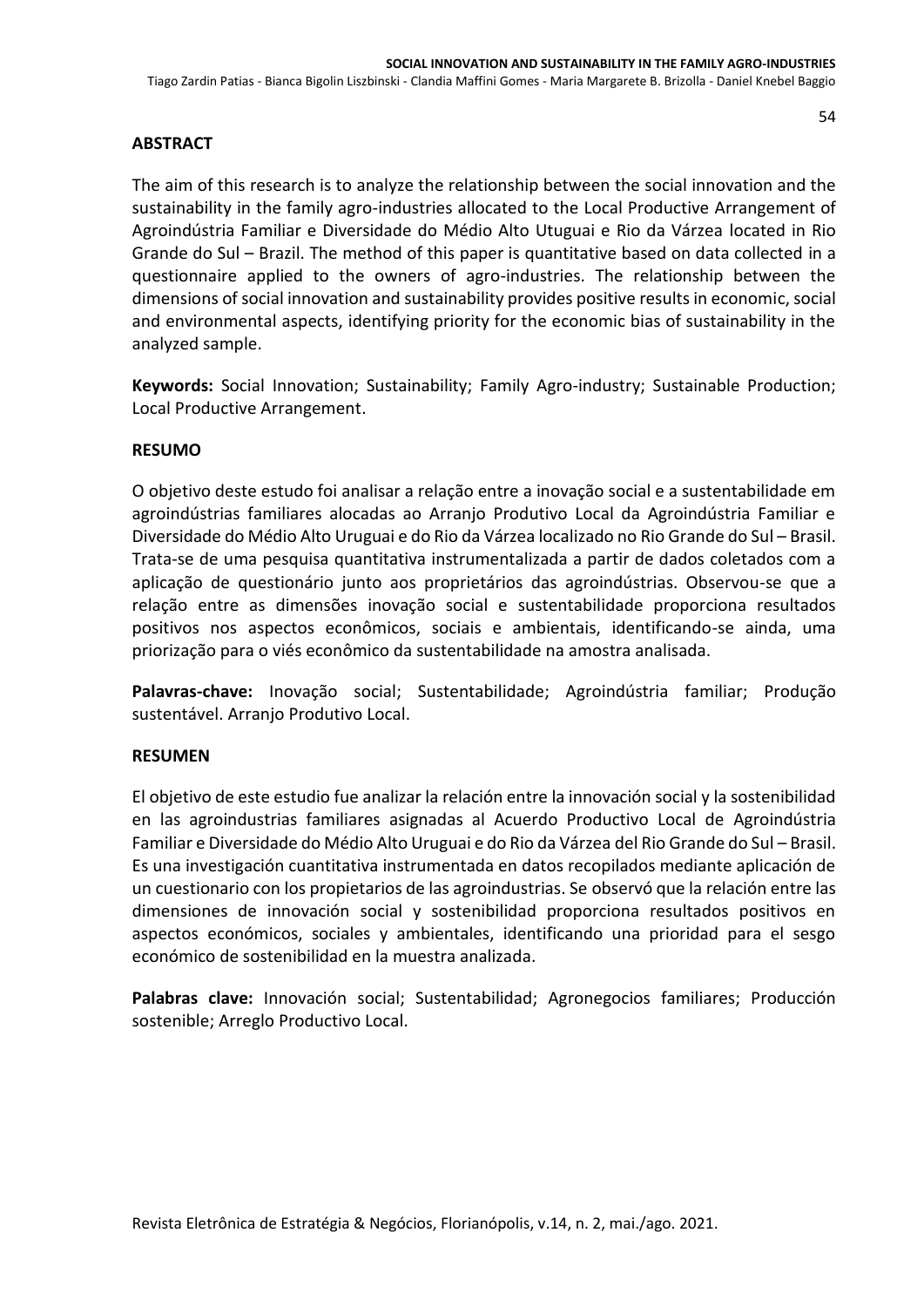## **1 INTRODUCTION**

For decades, the terminology of innovation has been the topic of discussions and studies in different approaches. Widespread, innovation focused on improvements, technological and management results (TIDD; BESSANT, 2013) took on a new facet, moving from the business and technological segment (BESSANT; TIDD, 2007) to the social (CLOUTIER, 2003; MULGAN *et al*., 2006; MURRAY; CAULIER-GRICE; MULGAN, 2010; GASPARIN *et al*., 2020).

According to Howaldt and Kopp (2012), social innovations acquire importance over technical innovations while they emphasize attention to current problems in society, such as the consequences of demographic evuruolution and climate effects. Thus, social innovation emerges as a response to the growing social, environmental and demographic challenges, which are often complex, multifaceted, involve a number of stakeholders and are, by their nature, difficult to resolve. These challenges are many and include the limitations of the modern welfare state and conventional market capitalism, the scarcity of resources and climate change, the aging population and the costs associated with healthcare, the impact of globalization and the impact of urbanization in large scale (WARNOCK, 2014).

In order of that, it can be seen the adhesion of companies to social innovation represents being on the same path as sustainable development. That is, suffering initial external pressure mainly by countless government entities and organized civil society that hold companies responsible for the processes of social and environmental degradation affecting the entire planet (BARBIERI *et al.*, 2010).

Overall, society is realizing the need to replace the old means and practices with others that translate the principles, objectives and guidelines of the new social transformation movement (AVELINO *et al*., 2014). Such movement foresees the preservation of the environment and solutions for the countless social challenges, requiring a new look at innovation, which is strongly committed to new technologies or community practices (NUNES *et al*. 2017), making it necessary that the same attention is paid to social issues, which will give meaning to social innovations (DIONISIO; VARGAS, 2020).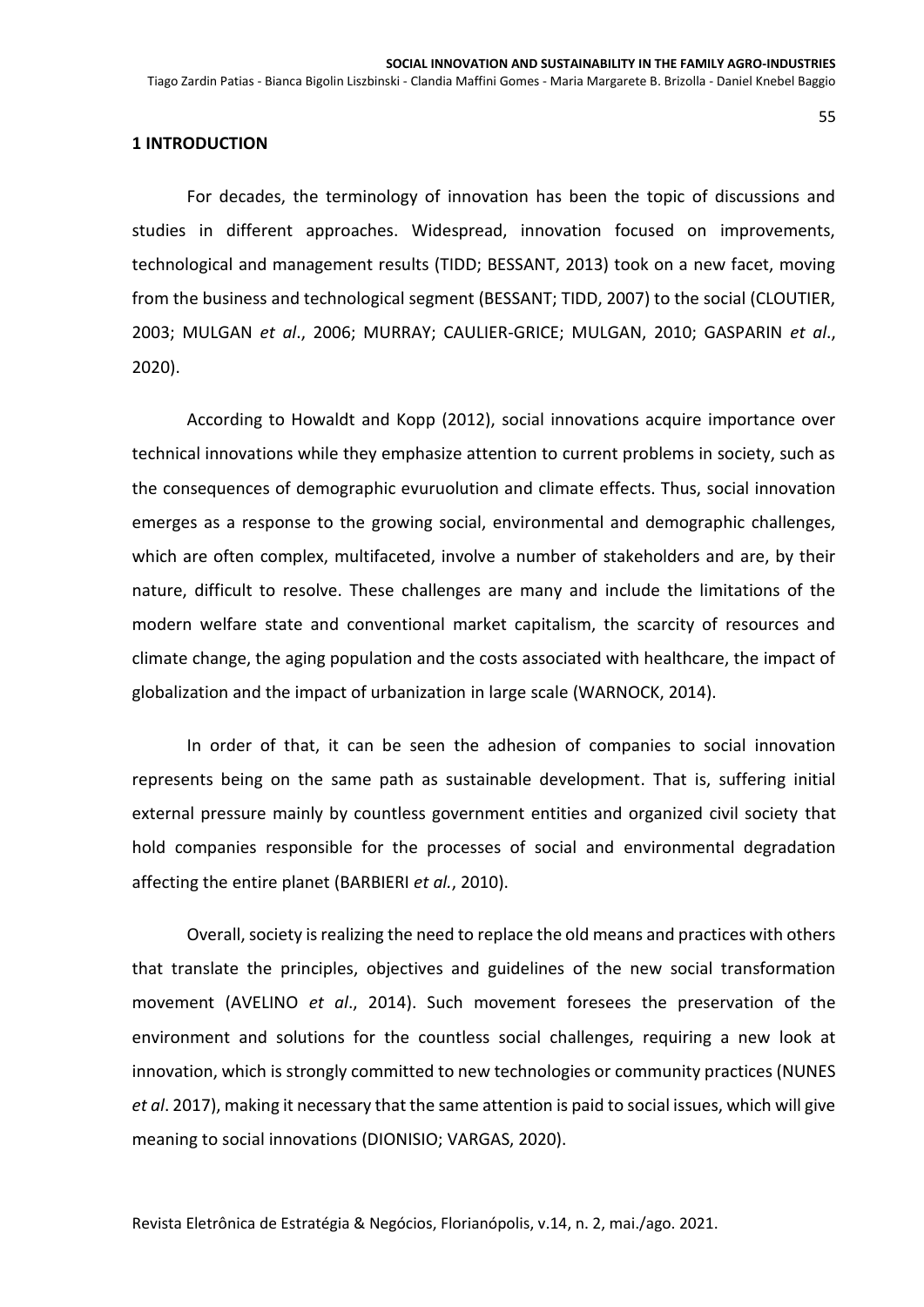Considering this approach, it can be seen that the essence of social innovation is related to the assumptions of sustainability or sustainable development, a theme that has been discussed more commonly since the 1980s in the face of environmental and social problems that since the early 1960s were already beginning to be perceived as a crisis of global dimension (BARBIERI, 2007). The most widespread concept of sustainable development refers to the Brundtland Report that proclaims it to be the one that suppresses the needs of the present without compromising the ability of future generations to meet their needs (WORLD COMMISSION ON ENVIRONMENT AND DEVELOPMENT, 1987).

The initial concept stand for the evolution of discussions around the theme of sustainability, especially with refers to essential and interrelated dimensions - social, economic and environmental - considered as the pillars of sustainability (ELKINGTON, 1997). Gomes *et al.* (2014) corroborate this feeling when they state that sustainability is not only limited to environmental and social benefits but also helps to increase the economic value of organizations. Therefore, given the current context of the insertion of companies and society, it is impossible to discuss economic development in isolation and not to think together with the preservation of the environment and the benefits attributed to society.

Based on this contextualization, this study attempt to analyze the relation between social innovation and sustainability in family agro-industries allocated to the Local Productive Arrangement of Agroindústria Familiar e Diversidade do Médio Alto Uruguai e do Rio da Várzea located in the northern region of the State of Rio Grande do Sul (RS) – Brazil. This productive arrangement is the result of a collective of society with the induction of public power, which presents food production as its greatest potential (PATIAS *et al*., 2016). In general, this type of productive arrangement is recognized as an instrument for decentralized development, maintaining the roots of the place (VERDI *et al*., 2005) and promoting the economic and social autonomy of a part of society (COSTA; PATIAS; DE MARCO, 2014).

Revista Eletrônica de Estratégia & Negócios, Florianópolis, v.14, n. 2, mai./ago. 2021. It should be highlighted that the joint discussion of the themes of social innovation and sustainability is developed in different contexts, both theoretically, following the example of Mehmood and Parra (2013) and Osburg (2013), and empirically with studies by Piccarozzi (2017) and Correia *et al.* (2018). However, a study aligning both themes within the scope of family agro-industries is different, a fact that justifies their contribution to fill this gap in the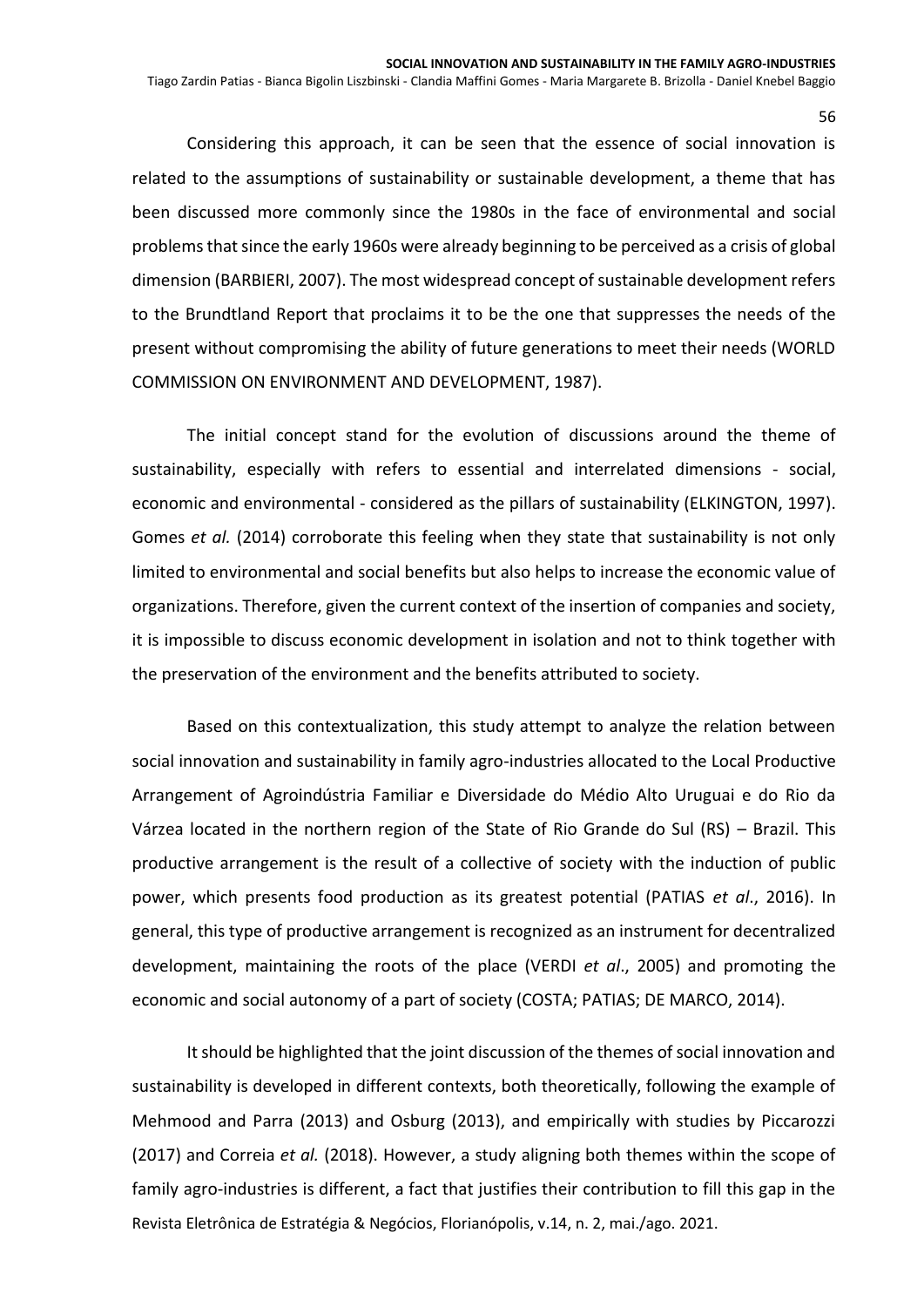literature. Based on this aspects, the next sections of this article theoretically and methodologically support the evidence identified in the research.

### **2 SOCIAL INNOVATION**

According to the literature, social innovations are seen as differentiated solutions to human needs (MULGAN, 2006) and alternatives to solve social and environmental problems faced by humanity (MAURER; SILVA, 2014). Social innovation is recognized as an action led by social actors that aims to respond to an aspiration, meet specific needs or offer a solution, changing social relations or proposing new cultural orientations. Thus, in addition to responding to specific needs, social innovations are proposals that aim at social change as they imply a new vision or a new way of seeing, defining and solving problems (BOUCHARD, 2012).

The theme of social innovation has been discussed with attention since the middle of the 20th century. One of the first books on the subject was published in 1967, when it came to social innovation as a solution to social problems, in particular 'marginals', such as the unemployed, the elderly, the poor and criminals (FAIRWEATHER, 1967). But it was from the 2000s that scientific production on the subject intensified, indicating the constitution as a field of research and being considered as a critical type of innovation (POL; VILLE, 2009).

In terms of consolidating the social innovation theme, it has to mention the study by Cloutier (2003) that classify the studies on this theme into three levels of analysis: the individual, the environment (territory), and the company. At the first level, social innovation is considered to be a device that will make it possible to produce lasting changes in the individual to develop it and with power over the course of his own life, with the person being the center of the process. At the level of the environment (territory), the objective is development with a view to improving the quality of life and social transformation, attacking or preventing the social problems that plague certain territory. The level of the company involves two perspectives: a) the instrumental one, which deals with the reorganization of work as a determinant of the capacity to innovate and generate knowledge, with a view to discussing the employees' well-being; b) non-instrumental, which considers new forms of work organization as a social innovation, because they can improve the quality of life at work. Finally, the study identifies four major dimensions of analysis, namely: 1) the object itself, its

Revista Eletrônica de Estratégia & Negócios, Florianópolis, v.14, n. 2, mai./ago. 2021.

57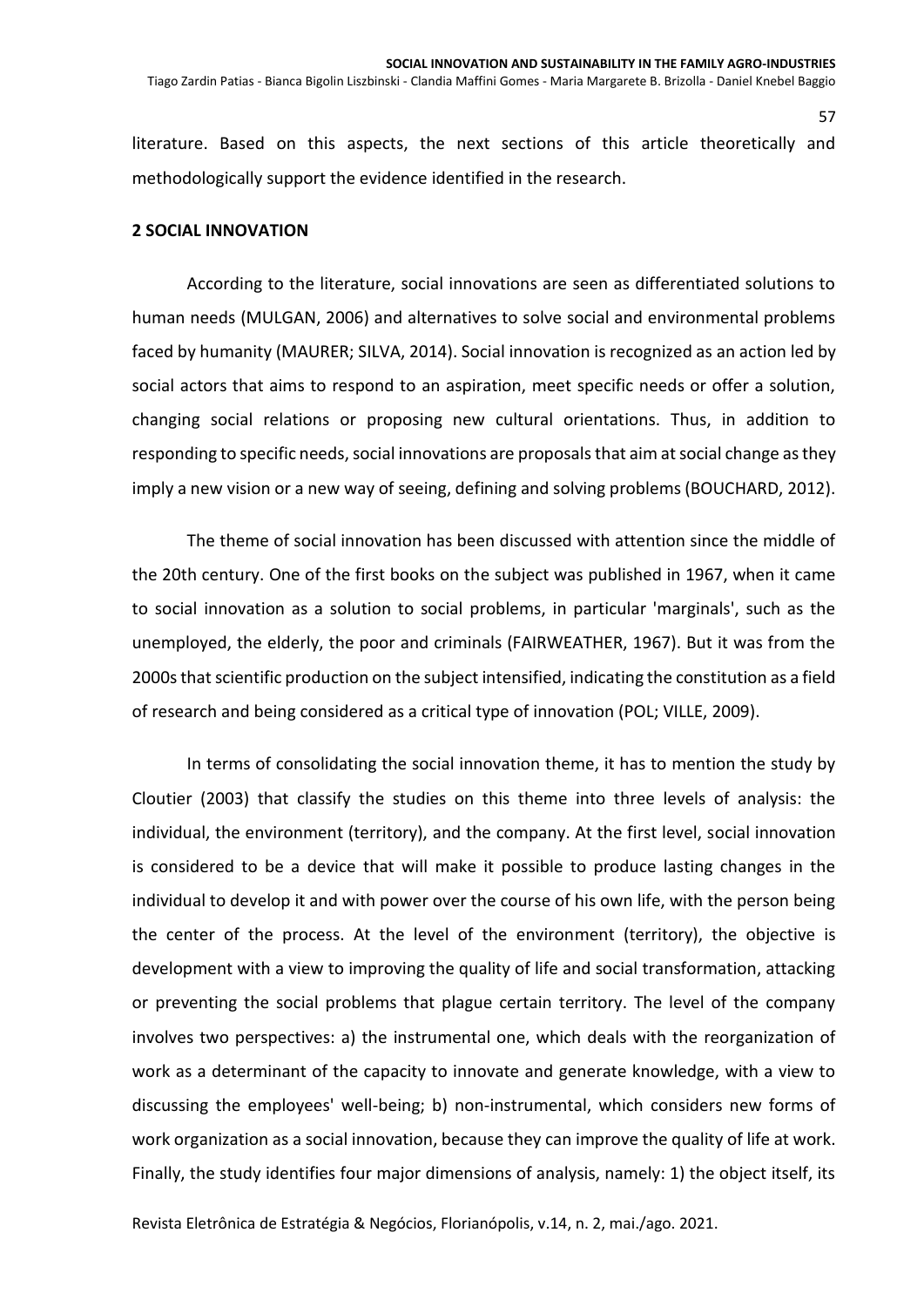#### Tiago Zardin Patias - Bianca Bigolin Liszbinski - Clandia Maffini Gomes - Maria Margarete B. Brizolla - Daniel Knebel Baggio

nature; 2) the creation and implementation process; 3) the fate of the changes; 4) and the results obtained.

The social innovation is usually stimulated by a concern for people and the communities, rather of commercial gain, being able to be described as the development of new concepts, strategies and tools that support groups in achieving the goal of improving the welfare of a society (DAWSON; DANIEL, 2010). Accordingly of this concept, it aims to produce social change with lasting and relevant results for society to face challenges, making a valuable contribution to the dimensions of health, education, safety and quality of life. Furthermore, a social innovation aims to modify social relations and existing rules between stakeholders, because it seeks to involve citizens in decision-making processes and management of social issues, referring to the idea of active participation and collaboration in process (BOUCHARD, 2012; PICCAROZZI, 2017).

In order of these characteristics, social innovation can be seen from two angles: as a process or as a product or service. As a process, the focus is on the form, stages, actors, context, the need for resilience, social capital, empowerment, among other elements. As for a product or service, the focus is on results, transformations, change objectives, and impact. Although the two forms of analysis, one is a consequence of the other because there is no product or service without the minimum of the precedent process (PATIAS *et al.*, 2016).

One of the main feature of this theme is the crescent in the academic environment, identifying several aspects, stages and models of analysis of this theme in the literature, such as Cloutier (2003), Mulgan *et al*. (2006), Tardif and Harrisson (2005), Rollin and Vicent (2007), Buckland and Murillo (2013), Cunha and Benneworth (2013), Haxeltine *et al*. (2013), Avelino *et al*. (2014), Maurer and Silva (2014), Gasparin *et al*. (2020) among others. It is evident how over the years, the discussions on the topic have focused on explaining the dynamics of the social innovation process and the conditions under which social innovations develop, are sustained, and subsequently bring about social and behavioral change of society and economy (MEHMOOD, 2016; DIONISIO; VARGAS, 2020).

As the contextualization and recognition of the characteristics have presented, it is assumed by the social innovation initiatives can help to understand and materialize actions to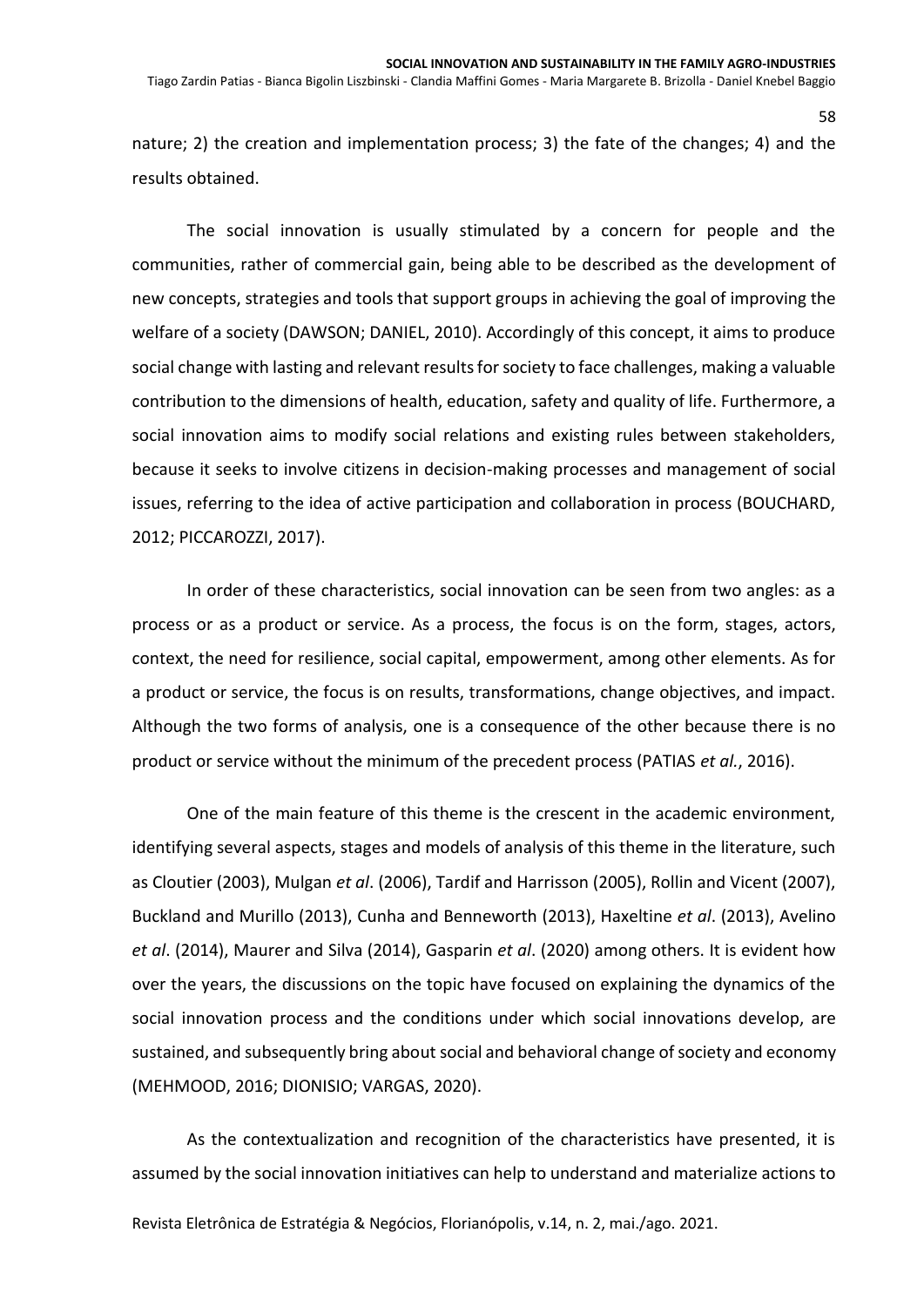seek the promotion of sustainability, whether from localities or organizations. Moreover, the debate on sustainability can contribute greatly to this understanding, which is what is proposed in the next section.

## **3 SUSTAINABILITY AND THE RELATIONSHIP WITH SOCIAL INNOVATION**

The concept of sustainability has evolved with the time, being approached from different theoretical basis in different fields of knowledge, figuring over the past few years as one of the central topics in scientific debates. Since the initial discussions about sustainability attributed to the Brundtland Report (1987), as already mentioned, the Triple Bottom Line theory emerged by identifying essential and interrelated dimensions for sustainability is revealed as relevant, which are recognized as social, economic and social pillars (ELKINGTON, 1997).

There are several factors that make up each of the pillars of sustainability, which interact with each other. Among the factors that propel the social aspect of sustainability are the support of cultural and social values, protection to health, access to education, solidarity in different instances, security and equal rights. In terms of the search for the environmental topic of sustainability, initiatives protecting the environment, responsible use of renewable resources, reducing the use of non-renewable resources, reducing environmental risks and protecting biodiversity are some of the initiatives implemented. As for the economic aspect of sustainability, this is the result of the observation of reducing costs, generating jobs and income, promoting innovations, improving social and human capital, in addition to considering future generations when planning their economic gains (HANSMANN; MIEG; FRISCHKNECHT, 2012).

In result of that, sustainability would be achieved when there was economic growth, when this economic growth met the growing assets of individuals and when natural resources were preserved in the development processes and the environment recognized as protected from daily activities (HAY; MIMURA, 2006; NASCIMENTO, 2012). In this sense, Kaivo-oja *et al.* (2013) reinforce that the positive results would be achieved when the pillars of sustainability were properly applied, that is, that natural resources are conserved, with the economy growing and socio-cultural factors leading to the well-being of all.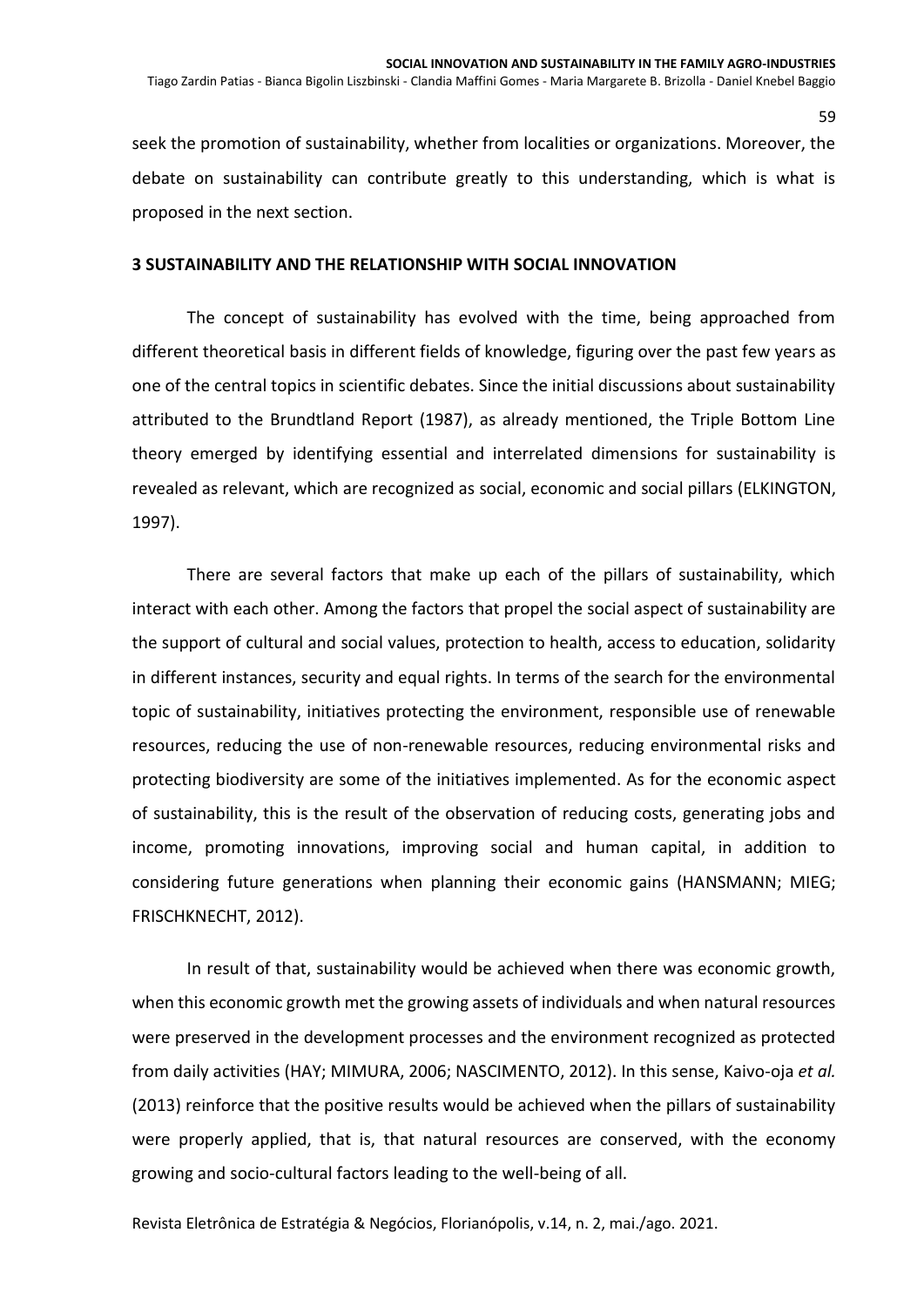Although, sustainability would be achieved when there was economic growth, when this economic growth met the growing needs of individuals and when natural resources were preserved in the development processes and the environment recognized as protected from daily activities (HAY; MIMURA, 2006; NASCIMENTO, 2012). In this sense, Kaivo-oja *et al.* (2013) reinforce that the positive results would be achieved when the pillars of sustainability were properly applied, that is, that natural resources are conserved, with the economy growing and socio-cultural factors leading to the well-being of all.

Despite the considerations on how to achieve sustainability, from the perspective of business strategy, the implementation of management models focused on this paradigm is still considered a challenge. Although the entities recognize the critical importance of sustainability, most of them do not engage in this form of management, mainly due to the vague understanding of sustainable fundamentals and uncertainty regarding the return on investments required (NAWAZ; KOÇ, 2018). What emerges from this situation is that sustainability is an omnipresent phenomenon, in other words, underlying the structure and performance of organizations (ABOELMAGED, 2018).

In the case of a relationship between sustainability and social innovation, it is knowledgeable the discussion on these themes is a recent subject in the literature, although it recognizes the two concepts identified (PICCAROZZI, 2017; OMOBHUDE; CHEN, 2019). According to Correia *et al.* (2018), a perspective of social innovation for sustainability could assist especially in overcoming the disconnection between economic growth and social wellbeing, because, as actions and practices focused on sustainability can be enhanced through the development of social innovations (MEHMOOD; PARRA, 2013).

In other words, Pisano, Lange and Berger (2015) were emphatic when they stated the social innovations can be configured as alternative responses to the multiple environmental, social and economic crises faced by world society. In this sense, the development of social innovations could be considered essential for the strengthening of local spaces and less favored social segments, inserting them in the process of economic, social and environmental development.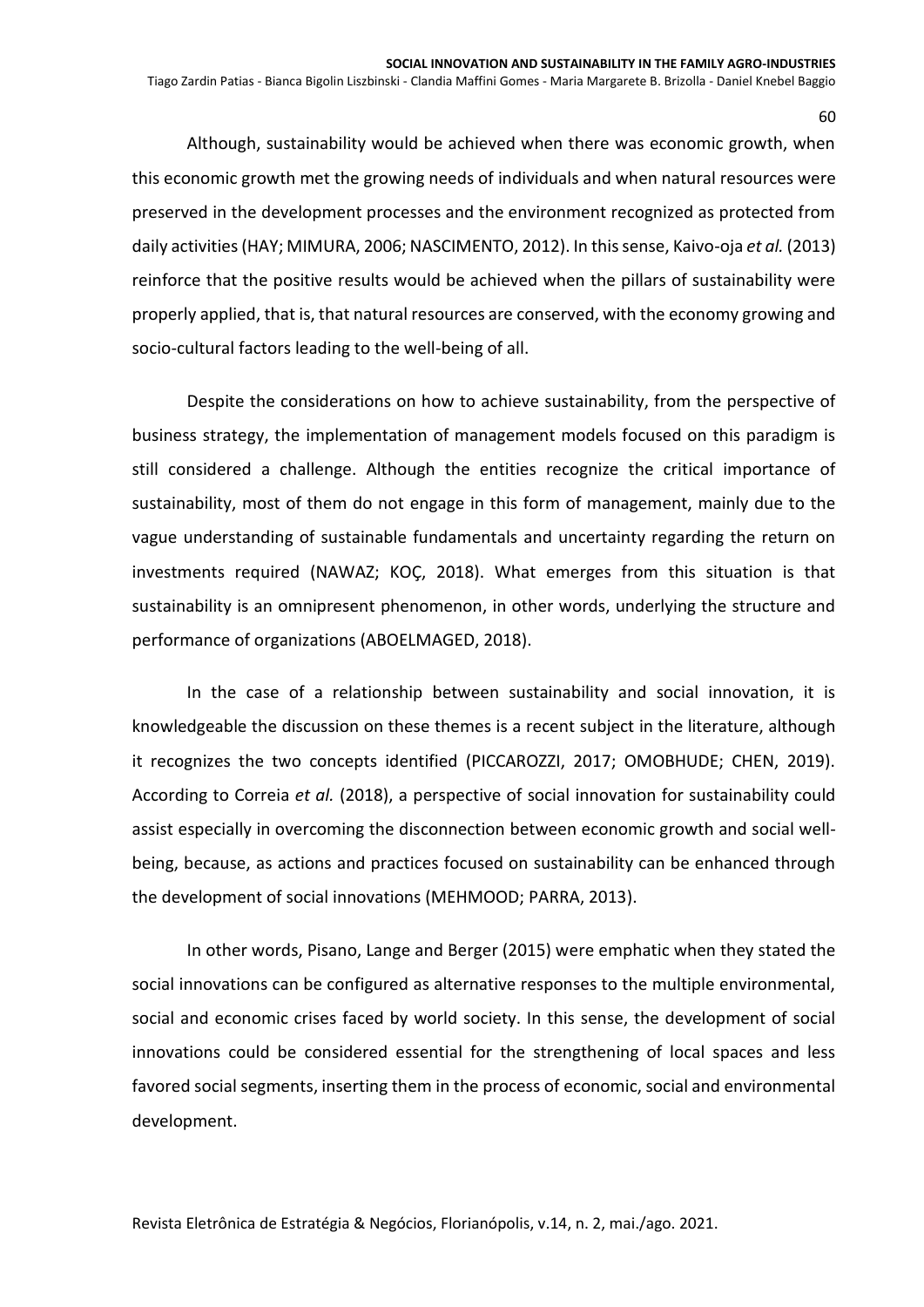In the business context, the generation of social innovation is considered a key to attaining sustainability, in addition of that, companies embraces corporate sustainability when driving social innovation will be the leaders in the coming decades (OSBURG, 2013). Reinforcing this perspective, Piccarozzi (2017) explains the companies are willing to implement social innovation, naturally will be oriented to achieve sustainability as a whole or at least on one of its pillars.

In view of the above, it becomes relevant to investigate the relationships established between social innovation initiatives and how this reflects in promoting the sustainability of organizations. Considering the object of this study – family agro-industries – it is understood the contribution is to advance contribution in the comphesion of the relationship between these themes from the evidence in a different and complex field, given its structure, daily practices and presented social and economic relations.

### **4 METHODOLOGICAL PROCEDURES**

This study aims to analyze the relationship between social innovation and sustainability in family agro-industries allocated to the Local Productive Arrangement of Agroindústria Familiar e Diversidade do Médio Alto Uruguai e do Rio da Várzea located in the northern region of the State of Rio Grande do Sul – Brazil. To do the research, initially a description of the evidence of these two themes is made for this object of study, then, an analysis of the relationship between both. Thus, the research is initially characterized as being descriptive, considering its approach, registration and interpretation of a certain phenomenon (CRESWELL; POTH, 2016).

The evidence for the study was collected through a structured questionnaire, a survey, described "as obtaining data or information about characteristics, actions or opinions of a certain group of people, indicated as representative of a target population, using an instrument research, usually a questionnaire" (FREITAS *et al.*, 2000, p. 105). The questionnaire followed what was indicated in the literature – suggesting being valeted and pre-tested, and the conceptual basis used for the construction of this instrument is shown in Chart 1 and the variables for each of these constructs are specified in Tables 2 to 5 of the study results section.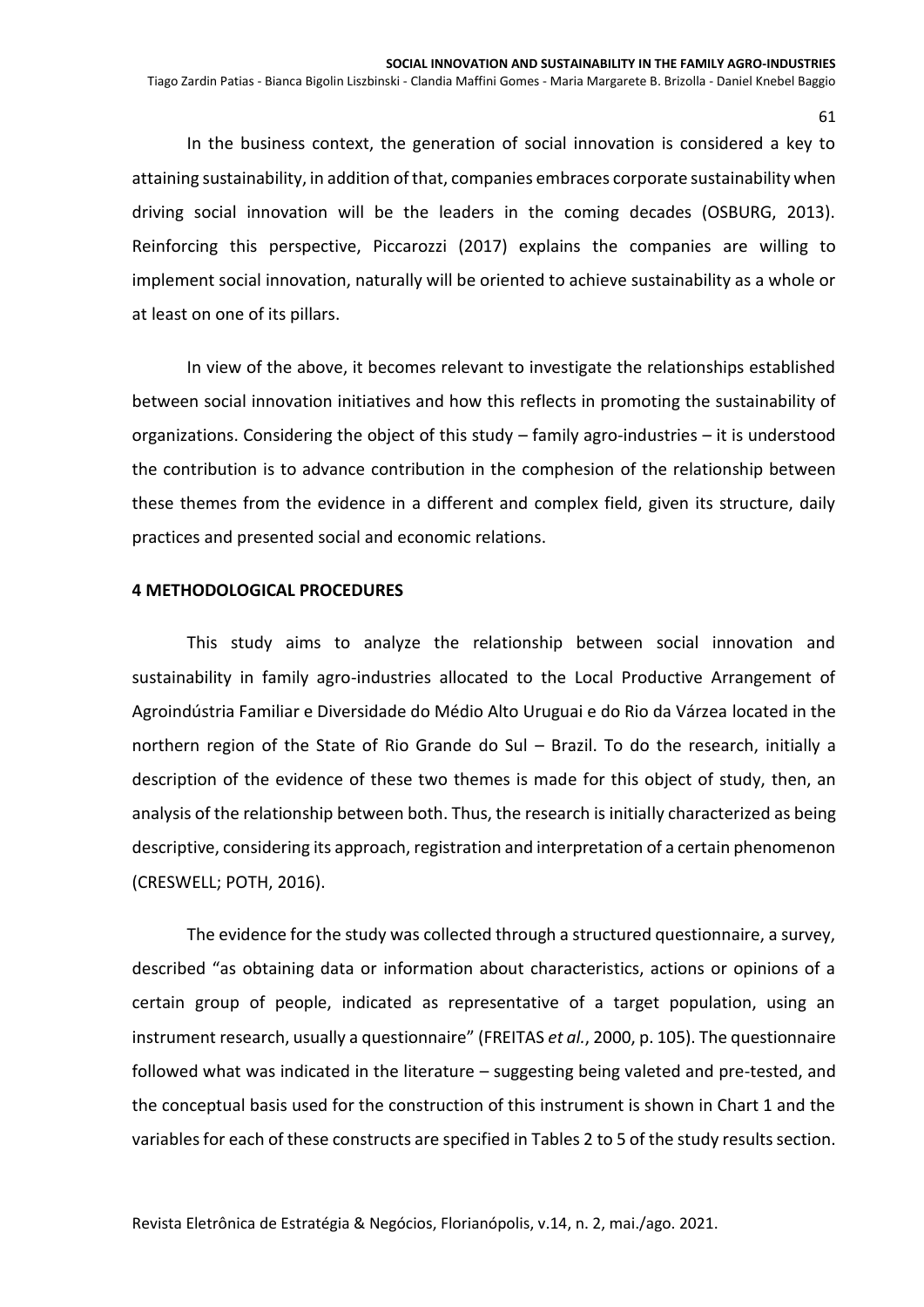Tiago Zardin Patias - Bianca Bigolin Liszbinski - Clandia Maffini Gomes - Maria Margarete B. Brizolla - Daniel Knebel Baggio

The respondents were 49 owners of family agro-industries in the region covered by the Local Productive Arrangement (APL) of Agroindústria Familiar e Diversidade do Médio Alto Uruguai e do Rio da Várzea, thus dealing with a "non-probabilistic", "unrestricted" sample and "For convenience" (COOPER; SCHINDLER, 2016, p. 362). The choice criteria by the owners of agro-industries were participated in regional and municipal fairs, which facilitated access and decreased the operational costs of the research.

| Chart I – Conceptual basis of the research              |                                                      |  |  |  |  |  |  |  |
|---------------------------------------------------------|------------------------------------------------------|--|--|--|--|--|--|--|
| <b>Social Innovation Dimensions</b>                     | <b>Sustainability Dimensions</b>                     |  |  |  |  |  |  |  |
| <b>Process</b>                                          |                                                      |  |  |  |  |  |  |  |
| Relationship                                            | Economics                                            |  |  |  |  |  |  |  |
| Planning                                                | <b>Socials</b>                                       |  |  |  |  |  |  |  |
| Governance                                              | Enviromental                                         |  |  |  |  |  |  |  |
| Resul                                                   |                                                      |  |  |  |  |  |  |  |
| Source: de Cloutier (2003), Mulgan et al. (2006),       | Elkington<br>(1997); Hansmann,<br>Fontes:<br>Mieg e  |  |  |  |  |  |  |  |
| Tardif e Harrisson (2005), Rollin and Vicent (2007),    | Frischknecht (2012); Nascimento (2012); Kaivo-oja et |  |  |  |  |  |  |  |
| Buckland and Murillo (2013), Cunha and Benneworth       | al. (2013).                                          |  |  |  |  |  |  |  |
| (2013), Haxeltine et al. (2013), Avelino et al. (2014), |                                                      |  |  |  |  |  |  |  |
| Maurer e Silva (2014).                                  |                                                      |  |  |  |  |  |  |  |

Chart 1 – Conceptual basis of the research

Sources: Research Data.

The aforementioned local productive arrangement of family agro-industries is located in the north of the State of Rio Grande do Sul and is characterized by covering a region with numerous small family agro-industries that process and commercialize different products related to the productive chains of milk, meat, cane, fruits , gourd, grape and wine, precious stones, metallurgy and grains. The creation of this APL had a fundamental participation of the public power through investments, which together with the efforts of several local actors, sought the construction of an alternative to solve local social problems, such as, for example, the economic support of rural families and its small agro-industries, social inclusion, job creation, income and improvements in the living conditions of this part of society.

Still in reference to the study design, regarding its approach, it is characterized as being quantitative and survey. According to Creswell and Poth (2016), this type of research provides a quantitative or numerical description of trends, attitudes or opinions of a given sample.

From the data collection, these were tabulated and later analyzed using the Statistical Package for the Social Sciences (SPSS) software. As a way to evaluate the results, descriptive statistics were used to analyze the specific issues of the themes of social innovation and

62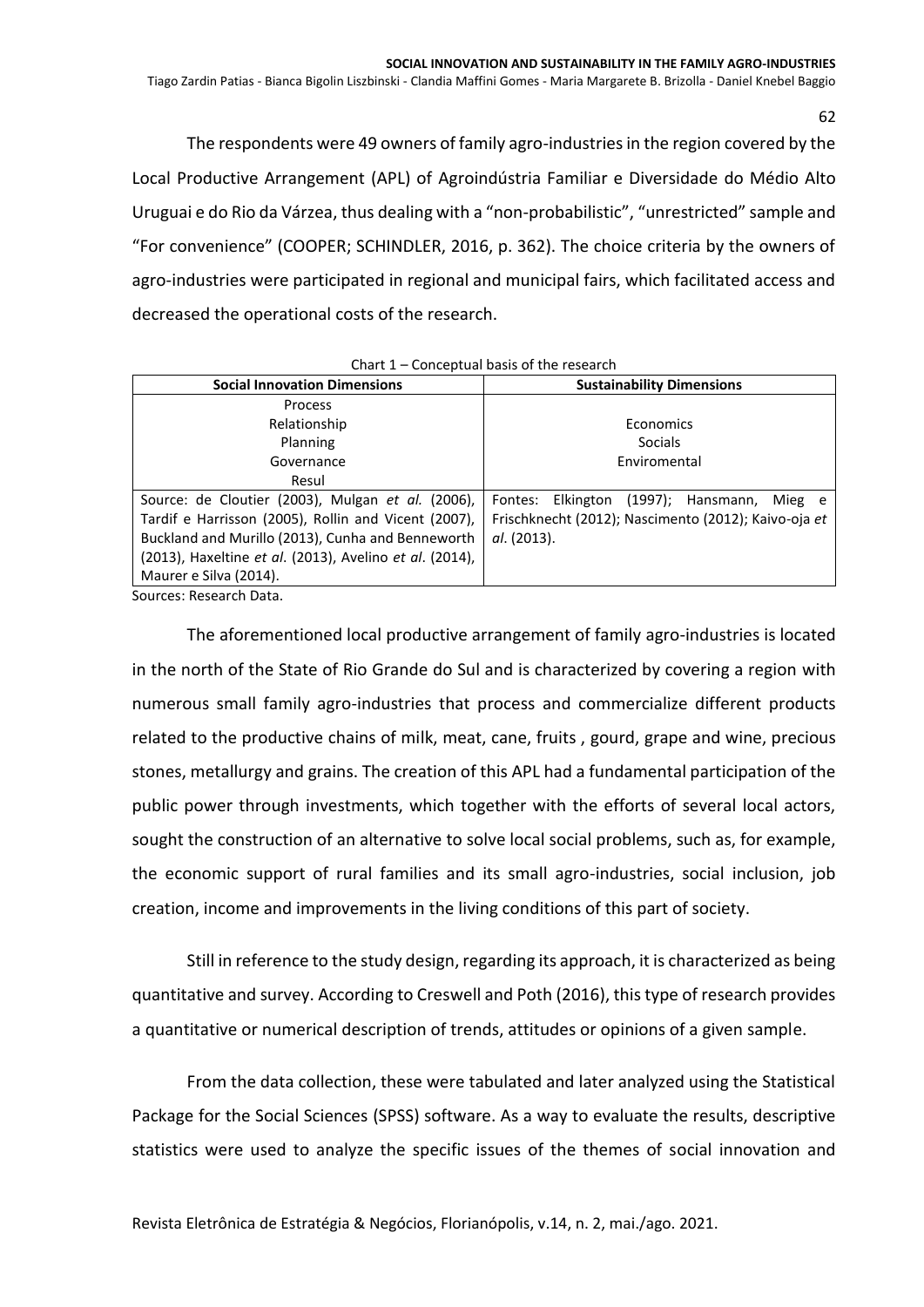sustainability. In addition, we sought to correlate the dimensions of social innovation with the dimensions of sustainability, according to the theoretical constructs presented in Chart 1.

The correlation analysis followed the criteria proposed by Pestana and Gageiro (2003). Thus, an analysis of the normality of the distribution was initially performed using the nonparametric test of adherence to normality Kolmogorov-Smirnov (KS) with the correction of Lilliefors, with the significance level of the test being less than 0.05, thus rejecting the hypothesis that the distribution is normal. Thus, *Spearman's* coefficient was used to verify the association between variables. The evidence identified from the structure of this research is presented and discussed in the following section.

## **5 ANALYSIS AND DISCUSSIONS OF THE EVIDENCES**

## 5.1 THE SOCIAL INNOVATION IN THE FAMILY AGRO-INDUSTRIES

For the description of the characteristics of social innovation in the context of family agro-industries, a score of relevance was made for each indicator, with weights referring to their positions, ranging from one (1) to five (5), as described in Table 1. These weights were defined based on the questionnaire structure, which was based on a five-point scale and served as a basis for measuring the sample's perception for each social innovation indicator.

| Table 1 – Weights attributed to the respondents' perception |   |  |  |  |  |  |  |
|-------------------------------------------------------------|---|--|--|--|--|--|--|
| <b>Acceptable Results</b><br><b>Importance Attributed</b>   |   |  |  |  |  |  |  |
| Strongly disagree                                           |   |  |  |  |  |  |  |
| Partially disagree                                          |   |  |  |  |  |  |  |
| Indifferent                                                 | 3 |  |  |  |  |  |  |
| Partially agree                                             | 4 |  |  |  |  |  |  |
| Strongly agree                                              |   |  |  |  |  |  |  |

Source: Elaborated by the authors.

With the definition of the weights of each indicator, each of them was measured, as shown in Table 2. In general, family agro-industries indicate an average adherence of 3.927 (considering the scale of 1 to 5) for the questions of social innovation, representing an average agreement of 78.54% for all indicators.

The variable stands out the most in terms of agreement (75.5% of the sample) which refers to the search for the development of products improving people's quality of life, translating as a result of the activities of agro-industries. This evidence is reinforced by the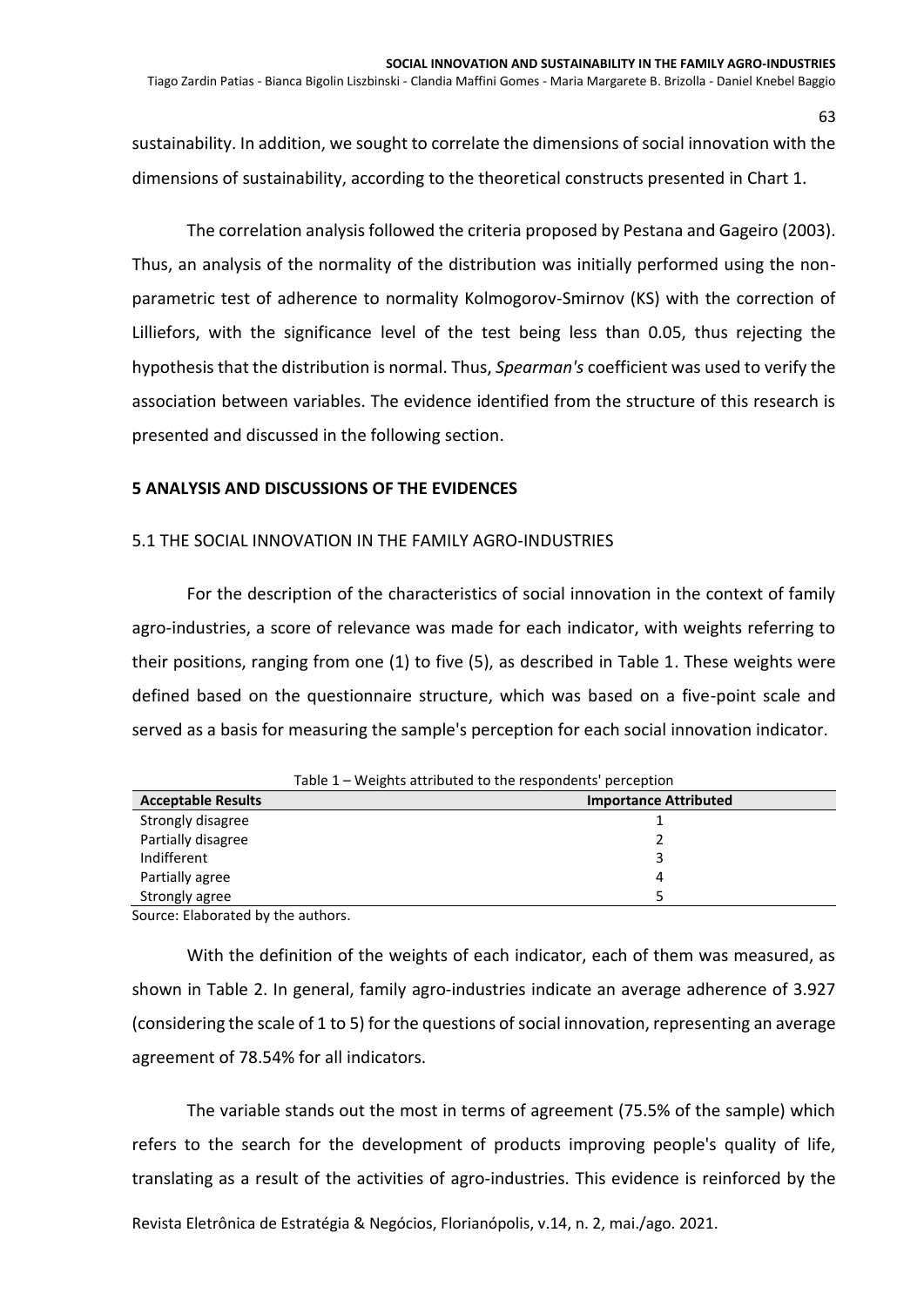Tiago Zardin Patias - Bianca Bigolin Liszbinski - Clandia Maffini Gomes - Maria Margarete B. Brizolla - Daniel Knebel Baggio

characteristics of the sample in always seeking new ways of doing their activities and by aiming at the change in the society inserted, either though the development of new products or by the predisposition to adapt to the changes that appear on the next day or in the middle of the day they are inserted.

|                                                             |                | Disagree Strongly ⇔ Agree Strongly |                |      |        |               |  |  |  |
|-------------------------------------------------------------|----------------|------------------------------------|----------------|------|--------|---------------|--|--|--|
| <b>Social Innovation Variables</b>                          | 1              | 2                                  | 3              | 4    | 5      | <b>Medium</b> |  |  |  |
|                                                             | n              | n                                  | n              | n    | n      |               |  |  |  |
|                                                             | (%)            | (%)                                | (%)            | (%)  | $(\%)$ |               |  |  |  |
| Has good relationship with other agro-industries in the     | $\overline{2}$ | $\overline{2}$                     | 6              | 8    | 31     | 4.306         |  |  |  |
| region                                                      | 4.1            | 4.1                                | 12.2           | 16.3 | 63.3   |               |  |  |  |
|                                                             |                | 0                                  | 4              | 18   | 26     | 4.388         |  |  |  |
| Always look for new forms to do activities                  | 2              | 0                                  | 8.2            | 36.7 | 53.1   |               |  |  |  |
| Care about society problems (unemployment, pollution,       | $\mathbf{1}$   | $\overline{2}$                     | 6              | 12   | 28     | 4.306         |  |  |  |
| violence, etc.)                                             | 2              | 4.1                                | 12.2           | 25.5 | 57.1   |               |  |  |  |
|                                                             |                | $\Omega$                           | 4              | 23   | 21     | 4.286         |  |  |  |
| Search for change in the society                            | $\overline{2}$ | 0                                  | 8.2            | 46.9 | 42.9   |               |  |  |  |
| Search to develop products that improve people's quality of | $\mathbf 0$    | $\Omega$                           | 1              | 11   | 37     | 4.735         |  |  |  |
| life                                                        | 0              | 0                                  | $\overline{2}$ | 22.4 | 75.5   |               |  |  |  |
| Depends on the support of local, state and federal          | 10             | 6                                  | 10             | 12   | 11     | 3.163         |  |  |  |
| government for your success                                 | 20.4           | 12.3                               | 20.4           | 24.5 | 22.4   |               |  |  |  |
| Consider important the support of Universities / College    | 3              | 1                                  | 9              | 13   | 23     | 4.061         |  |  |  |
|                                                             | 6.1            | 2                                  | 18.4           | 26.5 | 46.9   |               |  |  |  |
| Considers it essential to support unions and associations   | 3              | $\mathbf{1}$                       | $\overline{7}$ | 16   | 22     | 4.082         |  |  |  |
|                                                             | 6.1            | 2                                  | 14.3           | 32.7 | 44.9   |               |  |  |  |
| Depends on the relationship with other agro-industries for  | 11             | 8                                  | 14             | 11   | 5      |               |  |  |  |
| success                                                     | 22.4           | 16.3                               | 28.6           | 22.4 | 10.3   | 2.816         |  |  |  |
|                                                             |                | 5                                  | 11             | 16   | 8      |               |  |  |  |
| Cooperates with other agro-industries                       | 18.4           | 10.2                               | 22.4           | 32.7 | 16.3   | 3.184         |  |  |  |
| Overall, agro-industry is committed to internal (its agro-  | 1              | 4                                  | 8              | 23   | 13     |               |  |  |  |
| industry) and external (society) change                     | 2              | 8.2                                | 16.3           | 46.9 | 26.5   | 3.878         |  |  |  |
| المقدام والمسموم والمتحدثات                                 |                |                                    |                |      |        |               |  |  |  |

Table 2 – Description of the social innovation indicators

Source: Research Data.

In opposition to, the variable with the lowest overall level of agreement is that agroindustries understand they do not depend on the relationship with their peers for their own success (2.816, on a scale of 1 to 5). Likewise, the variable that dealt with cooperation on other agro-industries obtained a median index, besides, there is no agreement on this indicator. These data demonstrate the difficulty in understanding the good performance of each agroindustry does not occur in isolation, but can be influenced by the relationship with other agroindustries and also with other actors in the productive arrangement of which they are part, as provided by Cloutier (2003) considers coalition and diversity of actors as fundamental to the success of social innovation.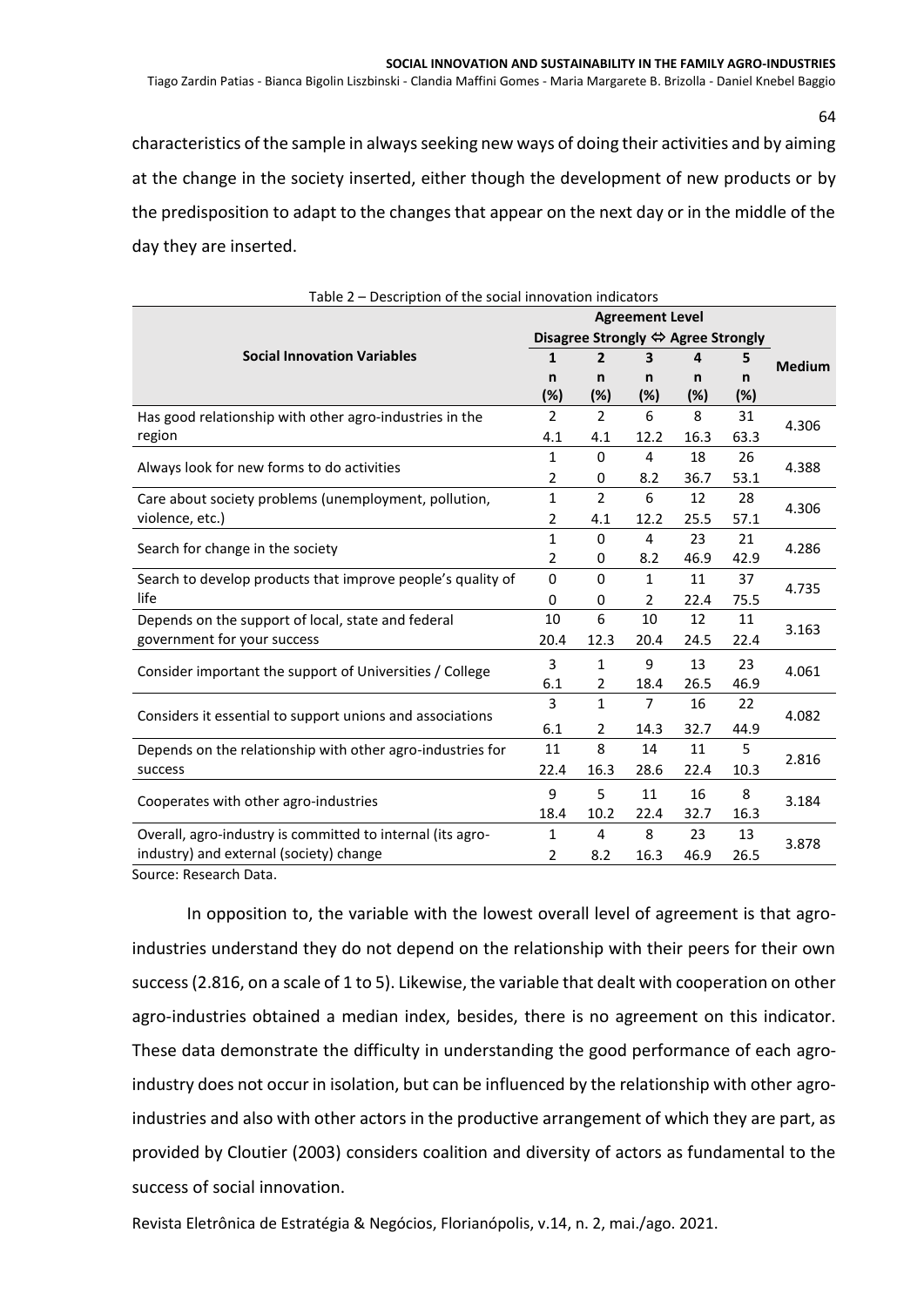Tiago Zardin Patias - Bianca Bigolin Liszbinski - Clandia Maffini Gomes - Maria Margarete B. Brizolla - Daniel Knebel Baggio

Although this last result, it was identified 63.3% of the sample fully agrees with the good level of relationship with the other agro-industries in the region. In a context of social innovation, this result assumes there is a relationship between actors guided by the construction and strengthening of trust over time, it is evident the authenticity with Maurer and Silva (2014) when they stated the social innovation needs synergy between the actors for their success. However, 8.2% of the sample affirms they do not agree with the existence of a good relationship with the other agro-industries, a situation which indicates the prevalence of individualism to the detriment of the collective, this collective being one of the main guidelines for social innovation.

It was also noticed when asked if they depended on the support of the local, state and federal public authorities for their success, the answers were dispersed, manifesting there is no consensus in this regard. It is perceptible how the productive arrangement of which the agro-industries of this study are part started from a process fostered by a public policy, however, this polarization in relation to the public power may reflect the current national context, an evidence directly affects public policies that end up not having the necessary support from the population and thus not providing the expected results.

The variables considered for the support of universities, unions, or associations to be important for the development of the activities of agro-industries showed an approximate agreement of 81% by the sample. This statement reinforces the bond existed between companies and local institutions and organs that assist them daily in the development of activities, in addition to being strategic determinants in the governance of this productive arrangement through the planning and execution of joint actions between different actors, seeking to foster regional development.

Still in terms of characteristics of social innovation, it was demonstrated in the sample, an understanding they are committed to change, whether internal or external, to face the challenges imposed, being drivers of changes in the processes of agro-industries. In terms of concern with the social problems in their surroundings, an average of 4.306 (on a scale of 1 to 5) was identified, which indicates the concern of the agro-industries to issues, for example, unemployment, pollution and violence.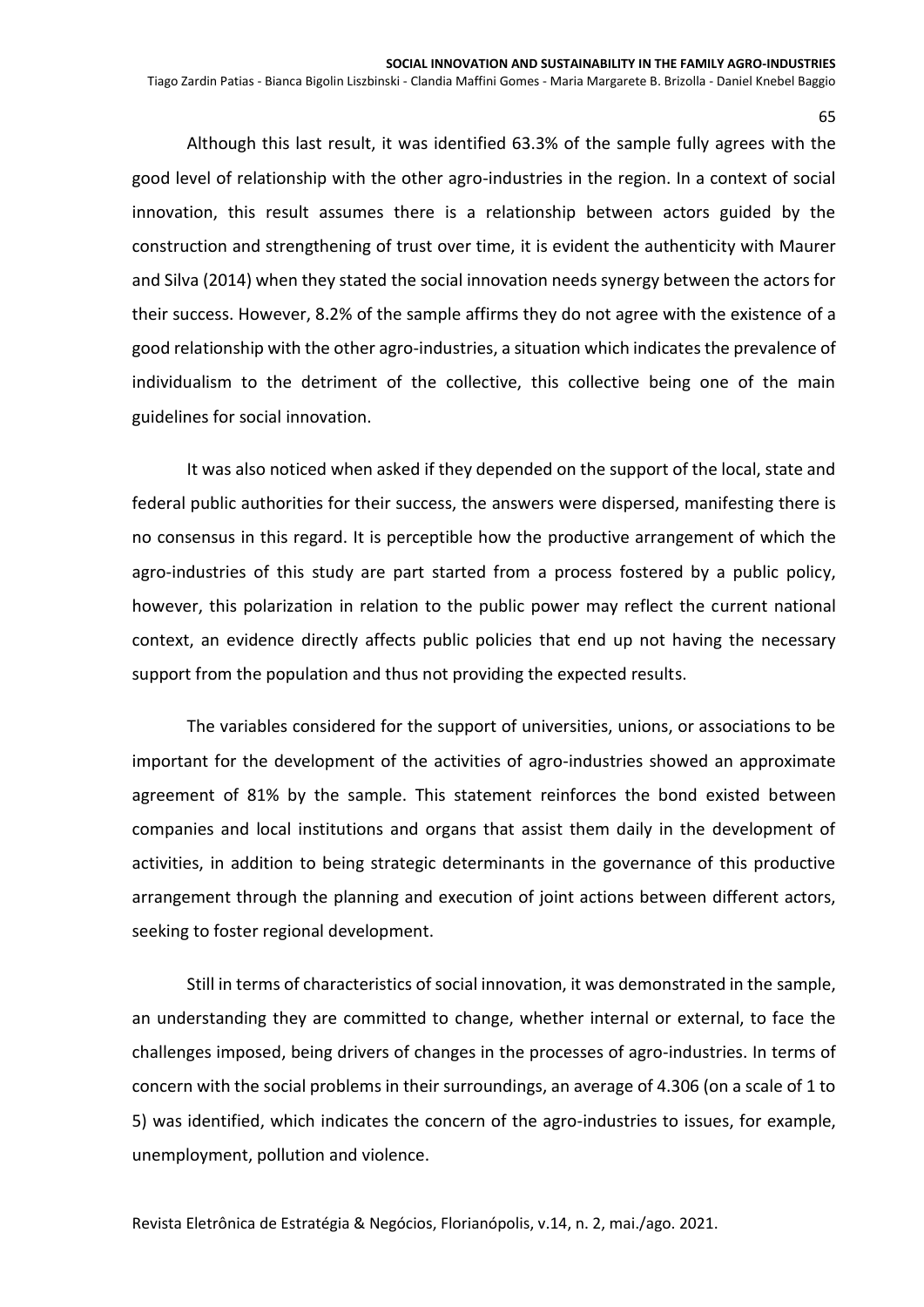It was observed that the characteristics of social innovation propose a different analysis, as previously highlighted. As a follow-up to the research, the next section exposes the sustainable characteristics of family agro-industries.

## 5.2 SUSTAINABILITY IN FAMILY AGRO-INDUSTRIES

To describe the characteristics of the three pillars of sustainability from the perception of the sample of family agro-industries, the possible responses and their respective weights were taken into account as already explained in Table 1. Thus, an agreement average was reached for each sustainability variable, which later served as the basis for calculating the overall percentage of understanding of the respective variable.

Table 3 presents the evidence regarding the variables of the environmental dimension of sustainability in family agro-industries. This environmental bias refers to production and consumption based on guaranteeing the preservation of ecosystems, involving, for example, the protection of water, air, land and biodiversity (ELKINGTON, 1997; HANSMANN, MIEG; FRISCHKNECHT, 2012). On average, the sample's environmental perception was measured at 74.67% agreement.

In environmental terms, the result identified in the water reuse variable stands out. This item had the lowest average among environmental issues, reaching only 38%. This result demonstrates that even though most agro-industries claim to control the use of water in their activities (72%), there are few cases adopting strategies for reusing the water used, an evidence where can aggravate drought situations, for example.

| <b>Environmental Variables</b>                                                   | <b>Medium of</b><br>Agreement | % Overall |
|----------------------------------------------------------------------------------|-------------------------------|-----------|
| Control of the amount of water consumed in activities                            | 3.6                           | 72        |
| Knowledge of laws and regulations arising from environmental infractions         | 4.0                           | 80        |
| Control of the amount of electricity consumed                                    | 3.6                           | 72        |
| Reuse of water                                                                   | 1.9                           | 38        |
| Reuse of residues                                                                | 3.1                           | 62        |
| Participation in courses, seminars and lectures on environmental<br>preservation | 3.6                           | 72        |
| Attention and prevention of environmental accidents                              | 3.9                           | 78        |
| Attention to any toxic residue generated                                         | 4.0                           | 80        |
| Soil care                                                                        | 4.2                           | 84        |
| Preservation of springs and forests                                              | 4.5                           | 90        |
| Proper disposal of generated waste                                               | 4.4                           | 88        |

Table 3 – Description of the environmental pillar of sustainability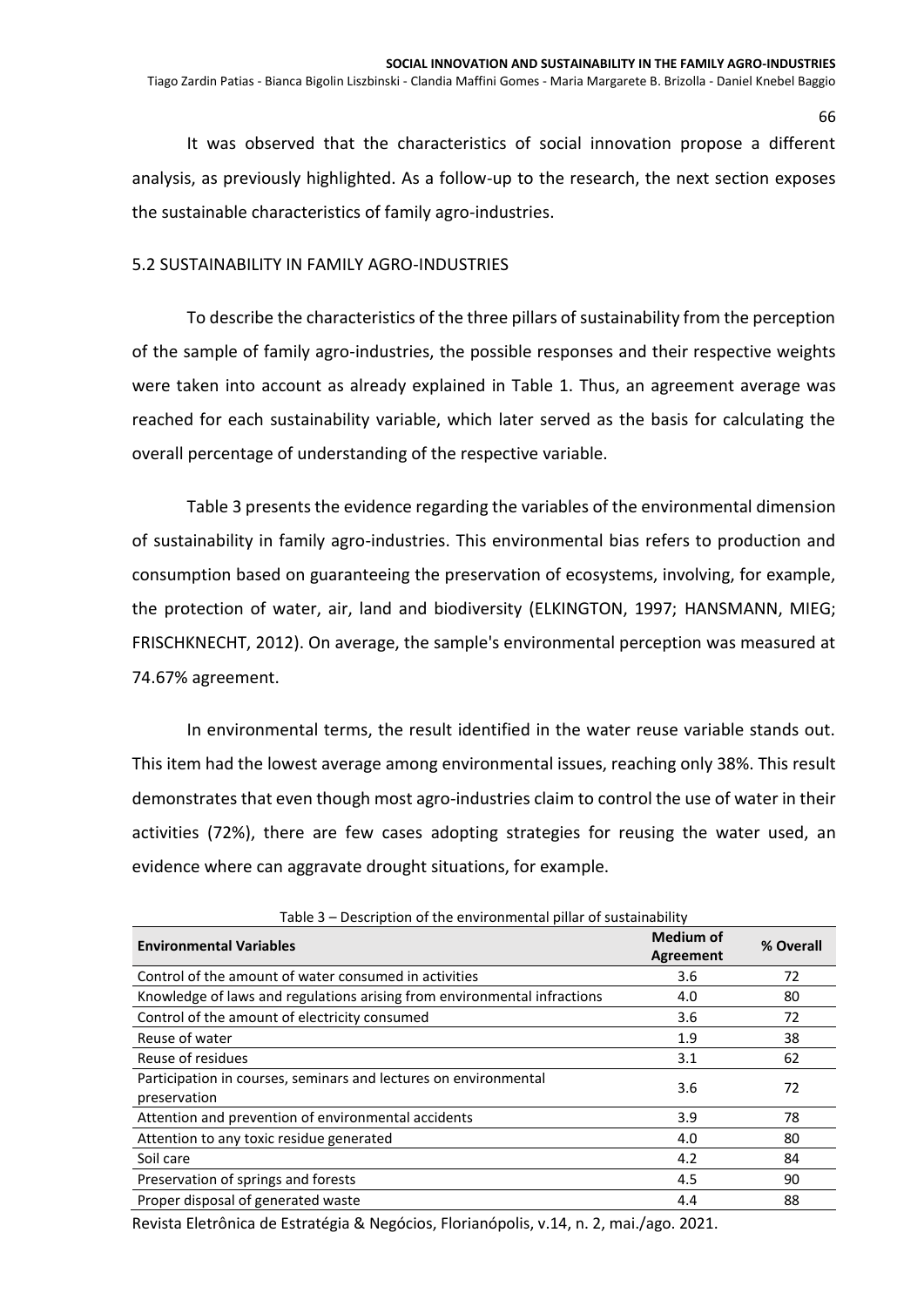#### **SOCIAL INNOVATION AND SUSTAINABILITY IN THE FAMILY AGRO-INDUSTRIES**

67

Tiago Zardin Patias - Bianca Bigolin Liszbinski - Clandia Maffini Gomes - Maria Margarete B. Brizolla - Daniel Knebel Baggio

| <b>Environmental Variables</b>                                        | Medium of<br>Agreement | % Overall |
|-----------------------------------------------------------------------|------------------------|-----------|
| More attention with the environment than with the economic and social | 4.0                    | 80        |
| Source: Data Research.                                                |                        |           |

The variable for the preservation of springs and forests was the one emerging positively in the environmental dimension, with 90% of agro-industries concerning about this. It is conspicuous how this variable implies the issue of the legal requirement imposed by Law 12.561/2012 which deals with the Environmental Rural Register, mandatory for all rural properties, forming a strategic database for the control, monitoring and combating deforestation of forests and other forms of native vegetation in Brazil.

When it comes to the economic pillar of sustainability, this is related to the fact of the profit of organizations comes from responsible management of resources, respecting the other dimensions of sustainability (NASCIMENTO, 2012). Table 4 shows the perception of the investigated sample, considering that among the variables analyzed, an average of 76% was reached for the economic sustainability of family agro-industries.

| <b>Economics Variables</b>                                       | <b>Medium of</b> | % Overall |
|------------------------------------------------------------------|------------------|-----------|
|                                                                  | Agreement        |           |
| Satisfaction with the level of product sales                     | 4.0              | 80        |
| Satisfaction with profitability                                  | 3.9              | 78        |
| Concern about the level of indebtedness                          | 3.2              | 64        |
| Acceptable return on capital invested                            | 3.9              | 78        |
| Control of income and expenses                                   | 4.1              | 82        |
| More attention with the economic than with the environmental and | 3.8              | 76        |
| social                                                           |                  |           |

Table 4 – Description of the economic pillar of sustainability

Source: Data Research.

Among the economic analysis, the variable presented with the lowest indicator was the concern of the owners of family agro-industries in terms of indebtedness, with 64%. Despite the result, the indebtedness issue is one of the elements with main focus by family agro-industries, considering factors such as the high interest rates practiced and the current Brazilian economic instability, which can make the business unfeasible and compromise family income.

In contrast, a large part of the sample claims to control income and expenses, which is important for any enterprise. Likewise, 80% say they are satisfied with the level of sale of their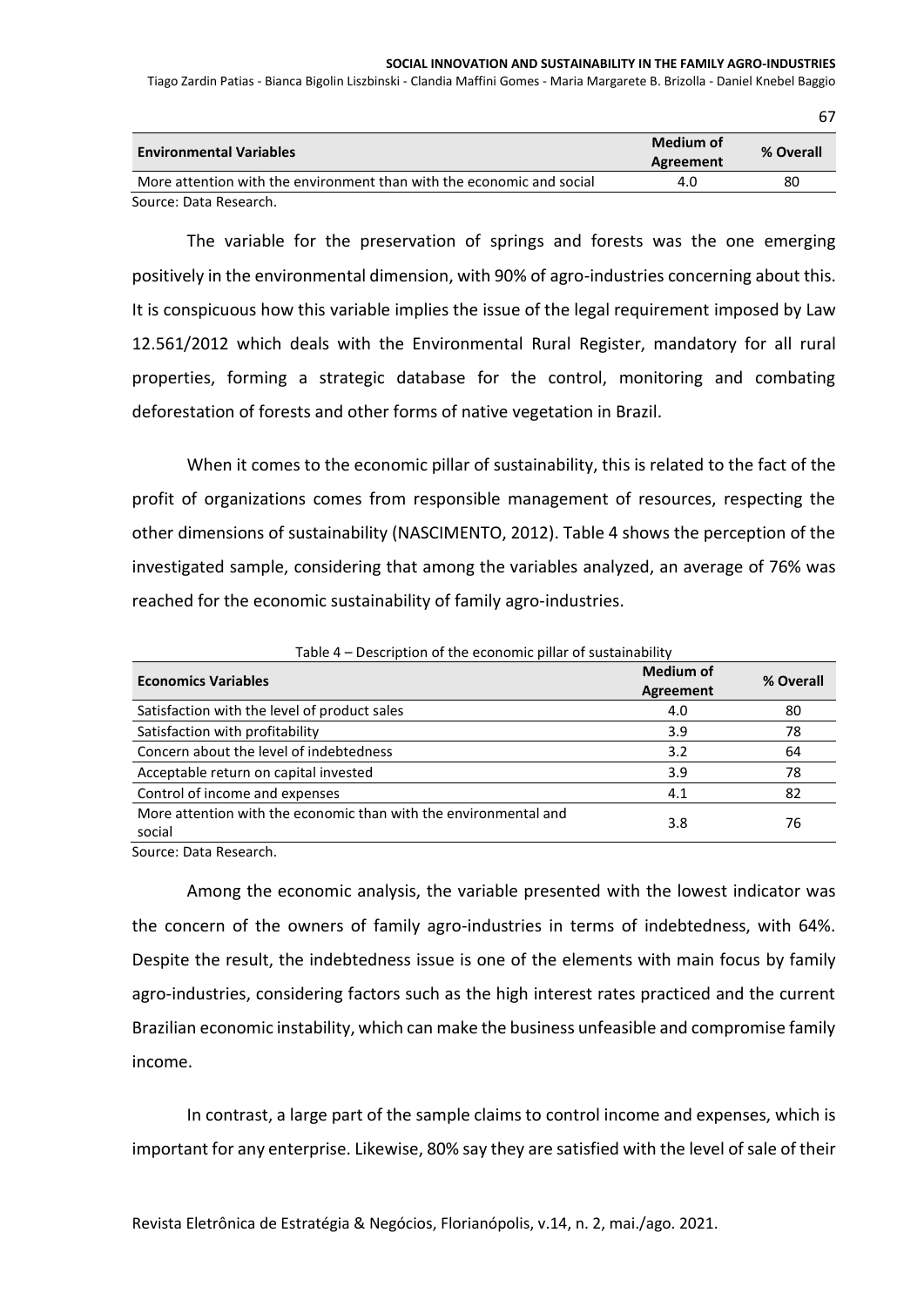products, which means the guarantee of continuity of activities, the possibility of expansion and better living conditions for the whole family.

Regarding the social pillar of sustainability, among the variables demonstrated in Table 5, an overall average of 72.75% of agreement was identified among the studied sample. In view of this level, it can be observed the social issue as the lowest overall level of agreement, considering the other pillars of sustainability already presented. According to Kaivo-oja *et al.* (2013), the social bias of sustainability provides for attention to socio-cultural factors, deriving the lead to the welfare of all, translating into the search for the protection of basic rights, such as health, education, security and equality (HANSMANN; MIEG; FRISCHKNECHT, 2012).

| Table 5 – Description of the social pillar of sustainability               |                               |           |  |  |  |  |  |
|----------------------------------------------------------------------------|-------------------------------|-----------|--|--|--|--|--|
| <b>Social Variables</b>                                                    | <b>Medium of</b><br>Agreement | % Overall |  |  |  |  |  |
| Encouraging participation in events in the local community                 | 3.8                           | 76        |  |  |  |  |  |
| Active participation in some local social entity                           | 3.8                           | 76        |  |  |  |  |  |
| Insertion in the administration of a local group                           | 3.3                           | 66        |  |  |  |  |  |
| Encouraging participation in community work groups                         | 3.2                           | 64        |  |  |  |  |  |
| High level of stress in relation to work                                   | 2.7                           | 54        |  |  |  |  |  |
| Concern about accidents at work                                            | 4.1                           | 82        |  |  |  |  |  |
| Attention to the quality of personal and family life                       | 4.6                           | 92        |  |  |  |  |  |
| More attention with the social than with the economic and<br>environmental | 3.6                           | 72        |  |  |  |  |  |
| Carriera - Data Danaarak                                                   |                               |           |  |  |  |  |  |

Source: Data Research.

It can be observed the variable relates attention to the quality of personal and family life is one of the main characteristics in terms of agreement (92%). Another issue to be highlighted is that only 54% of respondents identify themselves with a high level of stress in relation to work, which is positive and reflects the possibility of carrying out their activities satisfied and enjoying life with more quality.

As for the evidence demonstrated for the three pillars of sustainability, it was seen the family of agro-industries, demonstrated in the sample, have a greater attention to environmental aspects. Justifying, 80% of the respondents said they directed more attention to the environment, than to economic and social factors; 76% believe the economic issues are more relevant than environmental and social ones; and 72% say they pay more attention to social issues than to environmental and economic ones. This greater attention to environmental issues may be related to the fact they are governed by legislation and are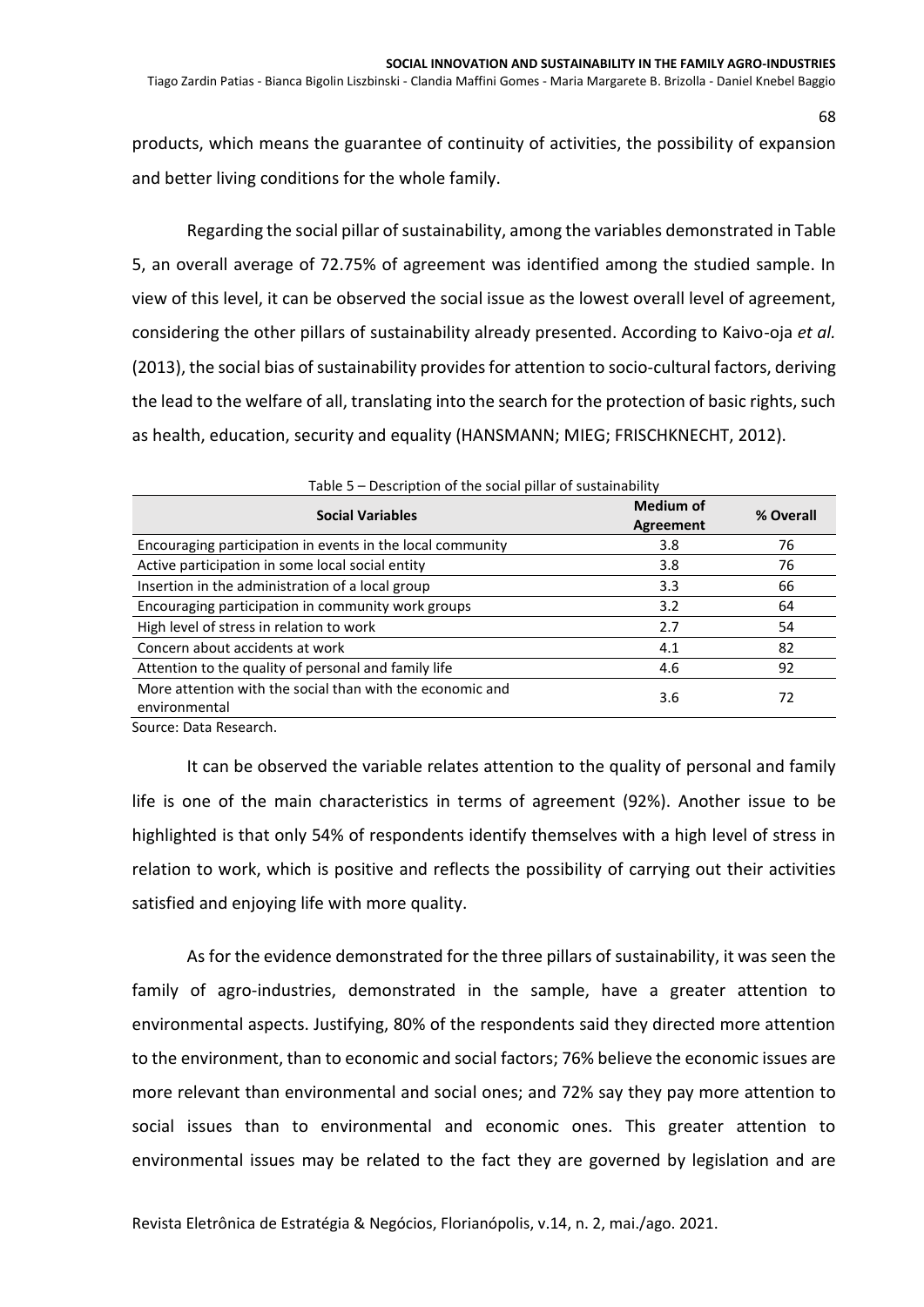Tiago Zardin Patias - Bianca Bigolin Liszbinski - Clandia Maffini Gomes - Maria Margarete B. Brizolla - Daniel Knebel Baggio

mandatory, as is the case with knowledge of environmental infractions and the preservation of forests and springs

Considering these aspects about sustainability, it can be inferred there is a partial balance between the three pillars – environmental, economic and social – among the analyzed agro-industries. It has to be enhanced, how the economic dimension is above the others, and may be the result of the conventional economic view that prevails in society, and thus, it is no different with family agro-industries. From the results found for sustainability, we sought to relate them to the evidence of social innovation, which is described below.

# 5.3 RELATION BETWEEN SOCIAL INNOVATION AND SUSTAINABILITY IN FAMILY AGRO-**INDUSTRIES**

The association between social innovation and sustainability was based on the analysis of the correlation between the indicators of the independent (social innovation) and dependent (sustainability) variables, considering the instrument (questionnaire) applied together to the family agro-industries in the sample of this study. For this association, the mean of each of the constructs was considered, using the Spearman correlation coefficient to determine the relationship between the variables studied. The use of this method test was adopted because it is indicated for non-normal distributions (PESTANA; GAGEIRO, 2003), as is the case in this study.

Chart 2, 3 and 4 show the levels of significance of the observed bivariate correlation coefficients. In order to analyze the strength of the correlation, we took what Pestana and Gageiro (2003) establish, specifically, less than 0.2: very low association; 0.2 to 0.39: low; 0.4 to 0.69: moderate; 0.7 to 0.89: high; 0.9 to 1.0: very high.

In reference to the correlation between social innovation indicators and environmental sustainability indicators, there were 26 significant associations (at 0.005 \* and 0.001 \*\*) out of the possible 132. Those associations with more significance were:

• search for new ways of carrying out activities with knowledge of the laws and regulations resulting from environmental infractions and attention and prevention of environmental accidents;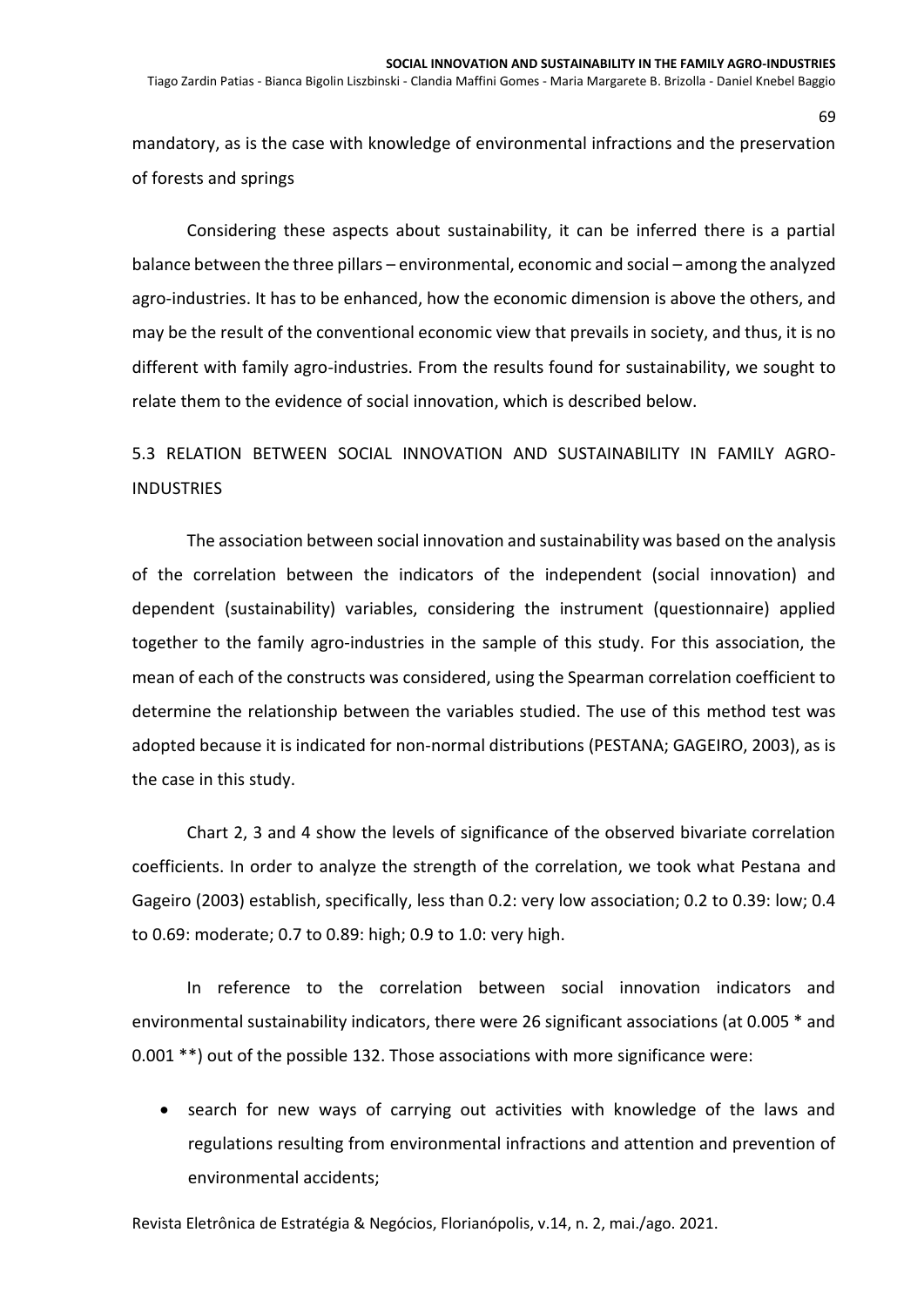Tiago Zardin Patias - Bianca Bigolin Liszbinski - Clandia Maffini Gomes - Maria Margarete B. Brizolla - Daniel Knebel Baggio

70

• concern with social problems in the surroundings (unemployment, pollution, violence) with care for the soil, preservation of springs and forests and attention to the environment much more than the economic and social;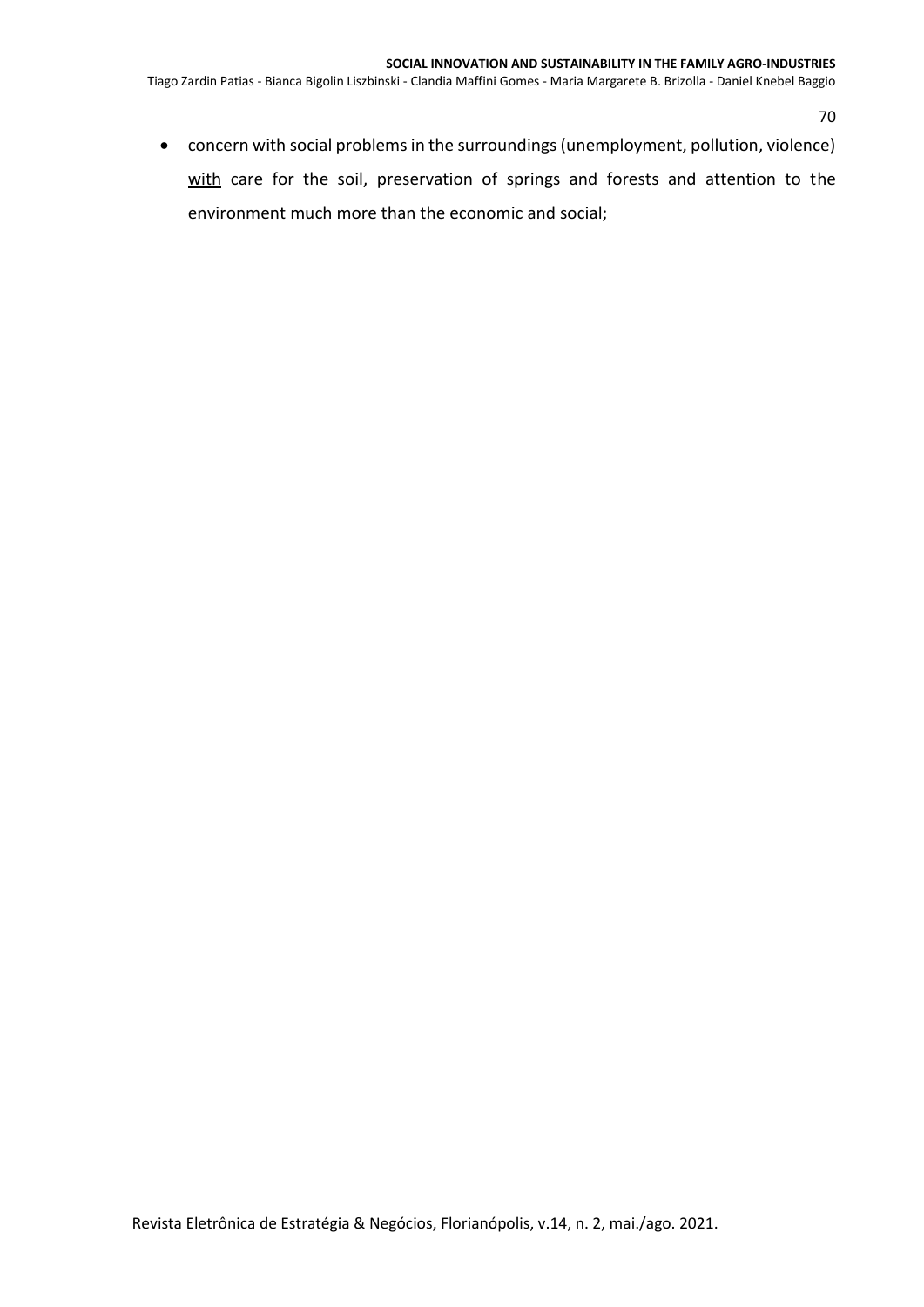#### **SOCIAL INNOVATION AND SUSTAINABILITY IN THE FAMILY AGRO-INDUSTRIES**

Tiago Zardin Patias - Bianca Bigolin Liszbinski - Clandia Maffini Gomes - Maria Margarete B. Brizolla - Daniel Knebel Baggio

71

|                                                                  |                                                                   |                                                                                         | ے ، اما اب                                                |                |                          |                                                                    | COLLCIGLIOII DELWECH SOCIAL INNOVATION AND CHVILOIINENTAL INDICATORS |                                             |           |                                           |                                   |                                                                            |
|------------------------------------------------------------------|-------------------------------------------------------------------|-----------------------------------------------------------------------------------------|-----------------------------------------------------------|----------------|--------------------------|--------------------------------------------------------------------|----------------------------------------------------------------------|---------------------------------------------|-----------|-------------------------------------------|-----------------------------------|----------------------------------------------------------------------------|
| <b>Environmental Indicators</b>                                  |                                                                   |                                                                                         |                                                           |                |                          |                                                                    |                                                                      |                                             |           |                                           |                                   |                                                                            |
| <b>Social Innovation</b>                                         | Control of the<br>amount of<br>water<br>consumed in<br>activities | Knowledge of<br>laws and<br>regulations<br>arising from<br>environmental<br>infractions | Control of<br>the<br>amount of<br>electricity<br>consumed | Reuse<br>water | Reuse<br><b>Residues</b> | Participation<br>in updates on<br>preserving<br>the<br>environment | Concern with<br>the<br>environmental<br>accidents                    | Attention<br>to toxic<br>waste<br>generated | Soil Care | Preservation<br>of springs and<br>forests | Disposal of<br>generated<br>waste | Attention to<br>the<br>environment,<br>more than<br>economic and<br>social |
| Good level of<br>relationship with the<br>other agro-industries  | 0.380                                                             | 0.237                                                                                   | 0.252                                                     | 0.538          | 0.439                    | 0.459                                                              | 0.623                                                                | 0.637                                       | 0.344     | 0.402                                     | 0.323                             | 0.378                                                                      |
| Search for new forms<br>to do the activities                     | 0.624                                                             | $0.003**$                                                                               | 0.193                                                     | 0.096          | 0.334                    | 0.059                                                              | $0.011*$                                                             | 0.553                                       | 0.108     | 0.922                                     | 0.370                             | 0.494                                                                      |
| Care about society's<br>problems                                 | 0.122                                                             | 0.755                                                                                   | 0.624                                                     | 0.592          | 0.435                    | 0.307                                                              | 0.084                                                                | 0.201                                       | $0.011*$  | $0.001**$                                 | 0.365                             | $0.047*$                                                                   |
| Search for change in<br>the society                              | 0.078                                                             | 0.907                                                                                   | 0.331                                                     | 0.448          | 0.099                    | 0.767                                                              | 0.521                                                                | 0.081                                       | 0.964     | 0.627                                     | 0.843                             | 0.446                                                                      |
| Develop products for<br>people's quality of life                 | 0.093                                                             | 0.181                                                                                   | 0.162                                                     | 0.371          | 0.829                    | 0.684                                                              | 0.153                                                                | 0.992                                       | 0.262     | 0.953                                     | 0.176                             | 0.364                                                                      |
| Depends on the<br>support of the public<br>authority for success | 0.017                                                             | $0.016*$                                                                                | 0.963                                                     | 0.528          | 0.696                    | $0.038*$                                                           | 0.074                                                                | 0.133                                       | 0.816     | 0.266                                     | 0.864                             | 0.841                                                                      |
| Importance of the<br>support of the<br>Universities/College      | $0.042*$                                                          | 0.758                                                                                   | $0.011*$                                                  | 0.213          | $0.006**$                | $0.027*$                                                           | $0.003**$                                                            | 0.063                                       | $0.010*$  | 0.061                                     | 0.063                             | $0.001**$                                                                  |
| Importance of support<br>from the syndicate and<br>associations  | 0.104                                                             | 0.911                                                                                   | 0.050                                                     | 0.156          | $0.021*$                 | 0.890                                                              | $0.001**$                                                            | $0.001**$                                   | $0.000**$ | 0.158                                     | 0.618                             | $0.020*$                                                                   |
| Dependence on the<br>relationship with other<br>agro-industries  | 0.377                                                             | 0.391                                                                                   | 0.776                                                     | 0.214          | 0.428                    | 0.539                                                              | 0.575                                                                | 0.469                                       | 0.817     | 0.883                                     | 0.069                             | 0.127                                                                      |
| Cooperates with other<br>agro-industries                         | 0.414                                                             | 0.216                                                                                   | 0.259                                                     | $0.016*$       | 0.145                    | $0.005**$                                                          | 0.239                                                                | 0.416                                       | 0.365     | 0.844                                     | 0.669                             | 0.094                                                                      |
| Commitment to<br>internal and external<br>change                 | 0.125                                                             | 0.106                                                                                   | 0.095                                                     | 0.186          | 0.777                    | $0.026*$                                                           | 0.061                                                                | 0.101                                       | $0.019*$  | 0.053                                     | $0.001**$                         | $0.025*$                                                                   |

#### Chart 2 – Correlation between social innovation and environmental indicators

\* POSITIVE correlation significant, considering P = 0.05. \*\* POSITIVE correlation significant, considering P = 0.01. Source: Data Research.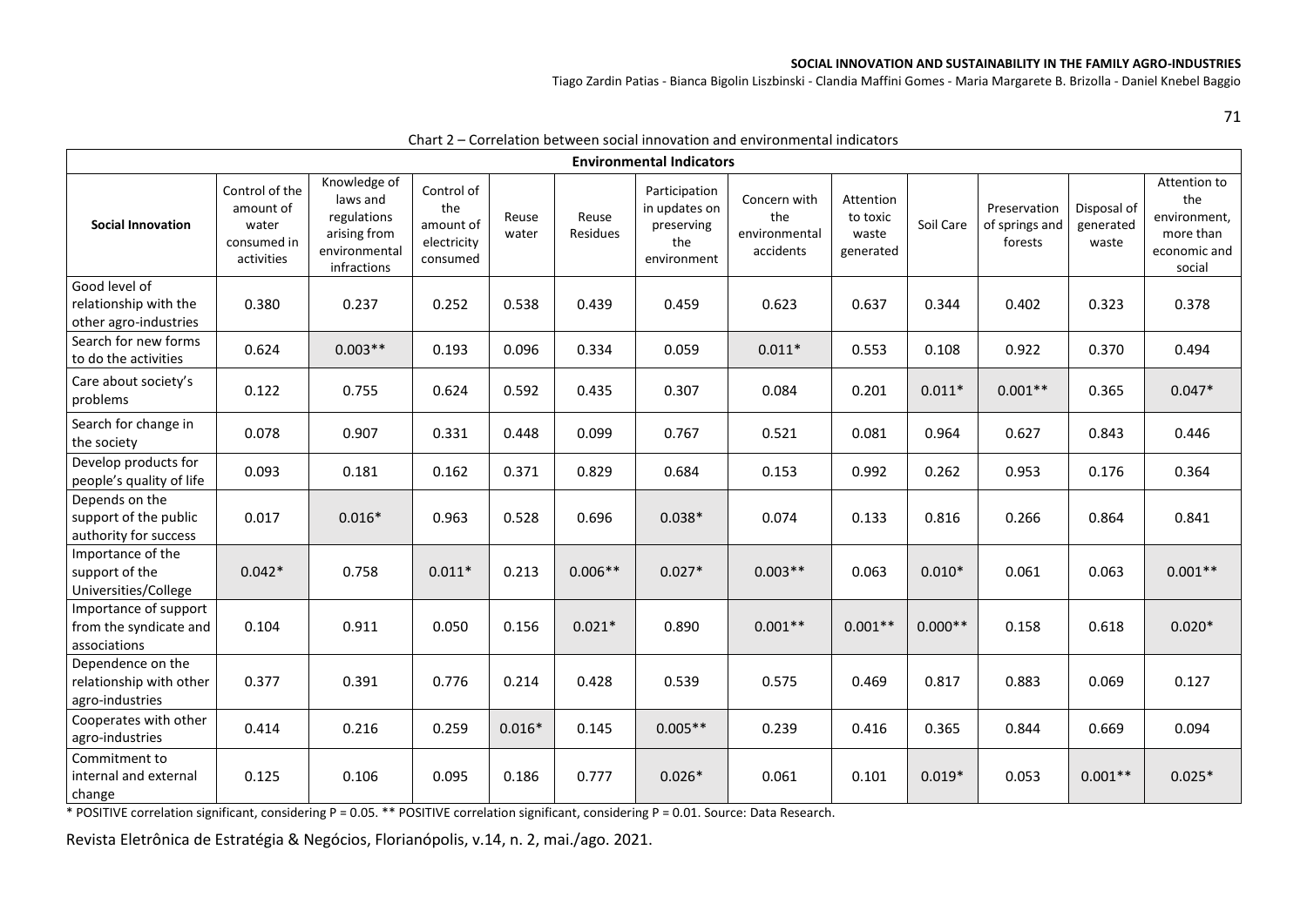• dependence on the support of local, state or federal public authorities for their success with controlling the amount of water consumed in the activities, knowledge of the laws and regulations resulting from environmental infractions and participation in courses, seminars and lectures on environmental preservation;

• cooperation with other agro-industries with water reuse and participation in courses, seminars and lectures on environmental preservation;

importance of support from universities and colleges with control of the amount of water consumed in activities, control of the amount of electricity consumed, reuse of waste, participation in courses, seminars and lectures on preserving the environment, care and prevention of environmental accidents, care with the soil and more attention to the environment than the economic and social;

• importance of support from unions and associations with waste reuse, attention and prevention of environmental accidents, attention to any toxic waste generated, care for the soil and attention to the environment much more than the economic and social;

agro-industry is committed to internal (its agro-industry) and external (society) change with participation in courses, seminars and lectures on environmental preservation, care for the soil, proper disposal of generated waste and attention to the environment much more than the economic and social.

Regarding the correlations between social innovation and the environmental aspects of sustainability, it is possible to highlight some of them due to the greater frequency of relationships. The first of these is the support of universities and colleges obtained with a direct correlation with seven environmental variables. This correlation reinforces the postulate by Rollin and Vicent (2007) when they point to the university as a great partner in the processes of experimenting with social innovations, in addition, the community is understood as a recipient of the scientific and technological knowledge created in universities.

Another variable of social innovation is the five correlations with environmental variables was the support of unions and associations. This type of organization is highlighted in the social innovation process and its good correlation with environmental variables can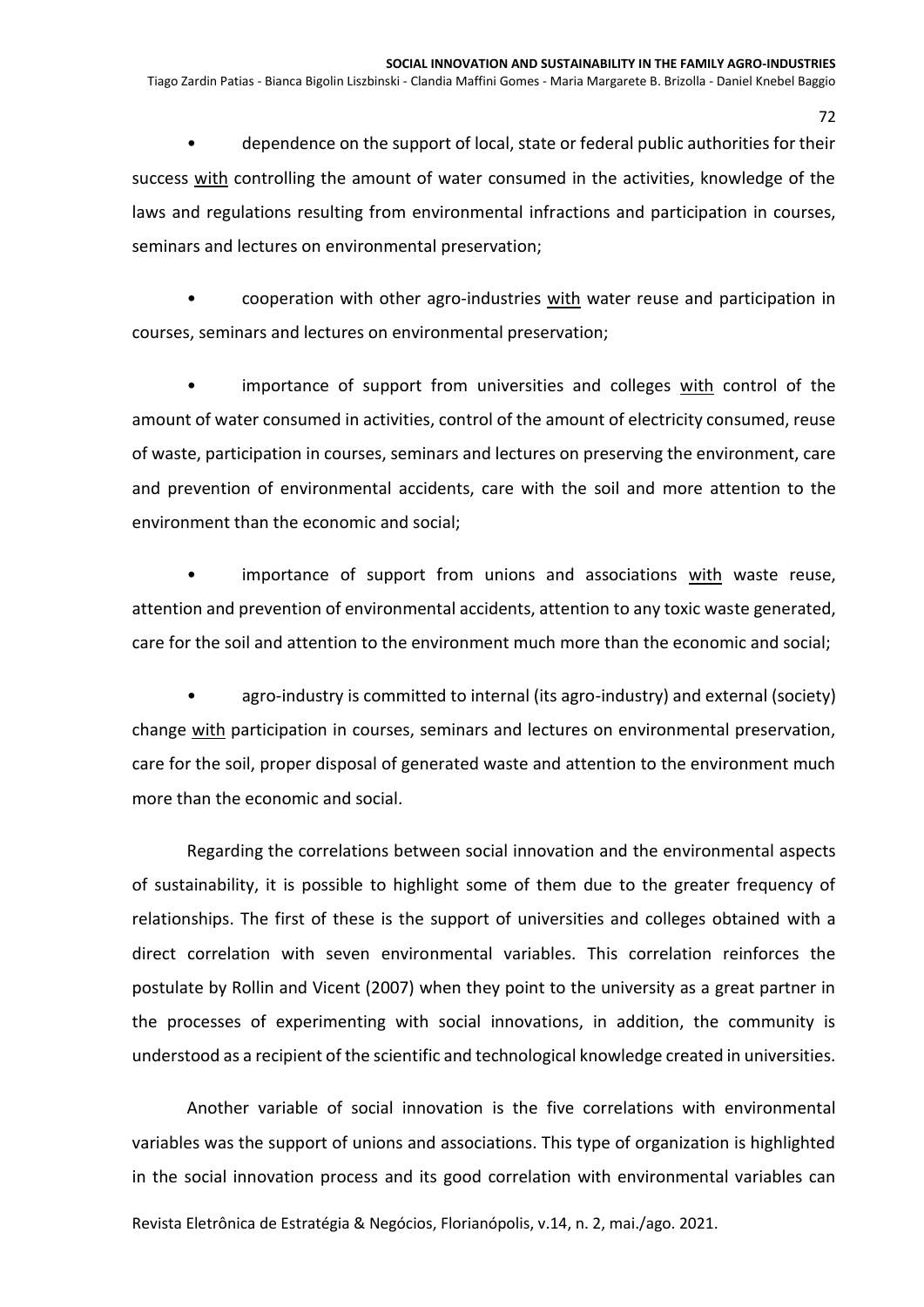Tiago Zardin Patias - Bianca Bigolin Liszbinski - Clandia Maffini Gomes - Maria Margarete B. Brizolla - Daniel Knebel Baggio

enhance its role in this context, as already pointed out by Tardif and Harrisson (2005) and Maurer and Silva (2014) as important social actors in the process of social innovation, especially for changes.

In terms of the correlation between social innovation indicators and economic sustainability indicators, there were 11 significant associations out of 66 possible. Chart 3 shows significant associations, followed by their explanation.

| <b>Economic Indicators</b>                                          |                                                       |                                       |                                               |                                                |                                         |                                                                           |  |  |  |
|---------------------------------------------------------------------|-------------------------------------------------------|---------------------------------------|-----------------------------------------------|------------------------------------------------|-----------------------------------------|---------------------------------------------------------------------------|--|--|--|
| <b>Social Innovation</b>                                            | Satisfaction<br>with the level<br>of product<br>sales | Satisfaction<br>with<br>profitability | Concern about<br>the level of<br>indebtedness | Acceptable<br>return on<br>capital<br>invested | Control of<br>income<br>and<br>expenses | Attention to the<br>economic, more<br>than<br>environmental<br>and social |  |  |  |
| Good level of<br>relationship with<br>the other agro-<br>industries | $0.025*$                                              | 0.071                                 | 0.583                                         | 0.135                                          | $0.021*$                                | 0.988                                                                     |  |  |  |
| Search for new<br>forms to do the<br>activities                     | 0.083                                                 | $0.038*$                              | 0.993                                         | $0.038*$                                       | 0.123                                   | 0.426                                                                     |  |  |  |
| Care about society's<br>problems                                    | 0.571                                                 | 0.672                                 | 0.995                                         | 0.584                                          | $0.010**$                               | 0.086                                                                     |  |  |  |
| Search for change in<br>the society                                 | 0.298                                                 | 0.716                                 | 0.385                                         | 0.256                                          | $0.003**$                               | 0.942                                                                     |  |  |  |
| Develop products<br>for people's quality<br>of life                 | 0.226                                                 | 0.562                                 | 0.855                                         | 0.180                                          | 0.429                                   | 0.551                                                                     |  |  |  |
| Depends on the<br>support of the<br>public authority for<br>success | 0.291                                                 | 0.462                                 | 0.720                                         | 0.210                                          | 0.455                                   | 0.968                                                                     |  |  |  |
| Importance of the<br>support of the<br>Universities/College         | 0.118                                                 | 0.110                                 | 0.446                                         | 0.759                                          | 0.069                                   | 0.267                                                                     |  |  |  |
| Importance of<br>support from the<br>syndicate and<br>associations  | $0.026*$                                              | 0.056                                 | $0.004**$                                     | 0.887                                          | 0.178                                   | 0.416                                                                     |  |  |  |
| Dependence on the<br>relationship with<br>other agro-<br>industries | 0.199                                                 | 0.766                                 | 0.941                                         | 0.762                                          | 0.802                                   | 0.148                                                                     |  |  |  |
| Cooperates with<br>other agro-<br>industries                        | $0.018*$                                              | 0.109                                 | 0.563                                         | 0.580                                          | $0.010*$                                | 0.370                                                                     |  |  |  |
| Commitment to<br>internal and<br>external change                    | 0159                                                  | $0.035*$                              | 0.834                                         | 0.595                                          | 0.051                                   | 0.666                                                                     |  |  |  |

Chart 3 – Correlation between social innovation and economic indicators

\* POSITIVE correlation significant, considering P = 0.05. \*\* POSITIVE correlation significant, considering P = 0.01. Source: Research Data.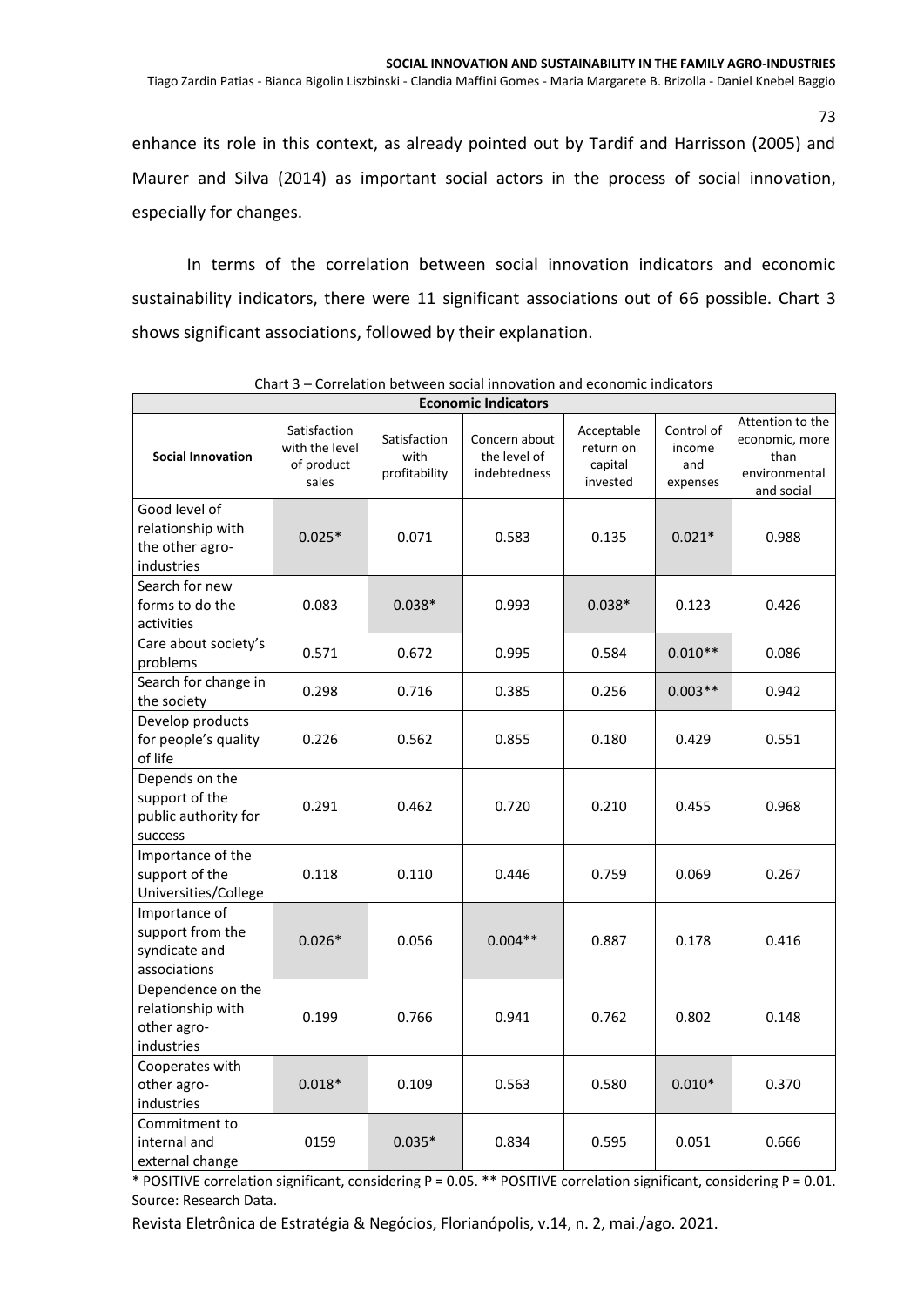level of relationship with other agro-industries in the region with satisfaction with the level of product sales and control of revenues and expenses;

• search for new ways of doing activities with satisfaction with profitability and acceptable return on the capital invested;

• concern about social problems in the surroundings (unemployment, pollution, violence) with control of income and expenses;

• seeks change in the society in which it operates with control of revenues and expenses;

• importance of support from unions and associations with satisfaction with the level of sale of products and concern with the level of indebtedness;

• cooperation with other agro-industries with satisfaction with the level of product sales and control of income and expenses;

agro-industry is committed to internal (its agroindustry) and external (society) change with satisfaction with profitability.

In these correlations, what is most evident is the correlation of the economic construct with its variable dealing with the control of income and expenses. This variable was correlated with four variables of social innovation, indicating the importance of what is central to any project, action or enterprise, which means, financial control.

This result corroborates with what was exposed by Murray, Caulier-Grice and Mulgan (2010), who stated the maintenance of a business as an indication of social innovation, there must be the improvement of ideas and the identification of income streams to ensure sustainability long-term financial position of the company, social enterprise or charity will take innovation forward. In this same line Buckland and Murillo (2013) and Omobhude and Chen (2019) deal with management efficiency and effectiveness to ensure financial viability.

Revista Eletrônica de Estratégia & Negócios, Florianópolis, v.14, n. 2, mai./ago. 2021. In reference to the correlation between social innovation indicators and social sustainability indicators, there were 20 significant associations out of 88 possible, according to the data in Chart 4. The associations with more significance were:

74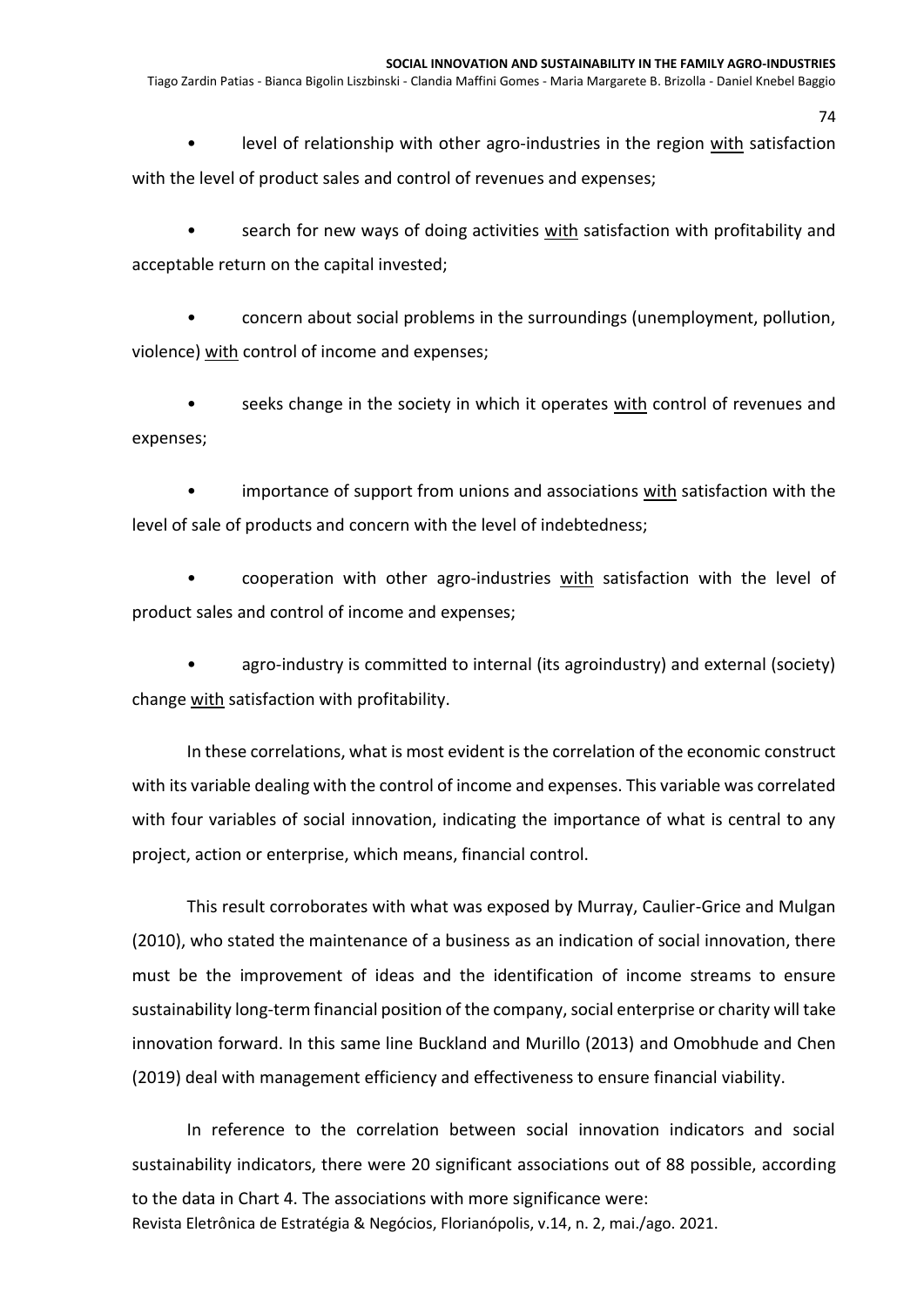#### **SOCIAL INNOVATION AND SUSTAINABILITY IN THE FAMILY AGRO-INDUSTRIES**

Tiago Zardin Patias - Bianca Bigolin Liszbinski - Clandia Maffini Gomes - Maria Margarete B. Brizolla - Daniel Knebel Baggio

75

| Charl 4 – Correlation between social importance and social indicators<br><b>Social Indicators</b> |                                                                     |                                                           |                                                        |                                                             |                                                   |                                          |                                                             |                                                                        |  |  |  |
|---------------------------------------------------------------------------------------------------|---------------------------------------------------------------------|-----------------------------------------------------------|--------------------------------------------------------|-------------------------------------------------------------|---------------------------------------------------|------------------------------------------|-------------------------------------------------------------|------------------------------------------------------------------------|--|--|--|
| <b>Social Innovation</b>                                                                          | Encouraging<br>participation in<br>events in the local<br>community | Active<br>participation in<br>some local social<br>entity | Insertion in the<br>administration of a<br>local group | Encouraging<br>participation in<br>community work<br>groups | High level of<br>stress in<br>relation to<br>work | Concern<br>about<br>accidents at<br>work | Concern to the<br>quality of<br>personal and<br>family life | Attention to the<br>social, more than<br>economic and<br>environmental |  |  |  |
| Good level of<br>relationship with the<br>other agro-industries                                   | 0.720                                                               | 0.483                                                     | 0.762                                                  | 0.905                                                       | 0.848                                             | 0.876                                    | 0.071                                                       | 0.858                                                                  |  |  |  |
| Search for new forms to<br>the activities                                                         | $0.033*$                                                            | 0.312                                                     | 0.733                                                  | $0.037*$                                                    | 0.167                                             | 0.090                                    | $0.003**$                                                   | 0.258                                                                  |  |  |  |
| Care about society's<br>problems                                                                  | 0.397                                                               | 0.060                                                     | 0.797                                                  | 0.843                                                       | 0.525                                             | 0.363                                    | $0.007**$                                                   | 0.058                                                                  |  |  |  |
| Search for change in<br>the society                                                               | 0.717                                                               | 0.572                                                     | 0.895                                                  | 0.132                                                       | 0.805                                             | 0.273                                    | 0.657                                                       | 0.512                                                                  |  |  |  |
| Develop products for<br>people's quality of life                                                  | 0.868                                                               | 0.464                                                     | 0.353                                                  | 0.229                                                       | 0.107                                             | 0.755                                    | $0.003**$                                                   | 0.642                                                                  |  |  |  |
| Depends on the<br>support of the public<br>authority for success                                  | 0.119                                                               | 0.207                                                     | 0.839                                                  | 0.202                                                       | 0.865                                             | 0.944                                    | 0.360                                                       | 0.786                                                                  |  |  |  |
| Importance of the<br>support of the<br>Universities/College.                                      | $0.017*$                                                            | $0.030*$                                                  | 0.600                                                  | $0.009**$                                                   | 0.071                                             | $0.005**$                                | $0.002**$                                                   | $0.000**$                                                              |  |  |  |
| Importance of support<br>from the syndicate and<br>associations                                   | $0.032*$                                                            | 0.228                                                     | 0.124                                                  | 0.924                                                       | 0.120                                             | 0.087                                    | 0.232                                                       | 0.121                                                                  |  |  |  |
| Dependence on the<br>relationship with other<br>agro-industries                                   | 0.722                                                               | 0.311                                                     | 0.492                                                  | 0.918                                                       | 0.183                                             | $0.027*$                                 | 0.682                                                       | 0.841                                                                  |  |  |  |
| Cooperates with other<br>agro-industries                                                          | $0.023*$                                                            | 0.139                                                     | $0.013*$                                               | $0.024*$                                                    | 0.845                                             | 0.433                                    | 0.410                                                       | 0.796                                                                  |  |  |  |
| Commitment to<br>internal and external<br>change                                                  | $0.009**$                                                           | 0.141                                                     | 0.315                                                  | 0.207                                                       | 0.085                                             | $0.035*$                                 | $0.032*$                                                    | $0.015*$                                                               |  |  |  |

Chart  $A -$  Correlation between social innovation and social indicators

\* POSITIVE correlation significant, considering P = 0.05. \*\* POSITIVE correlation significant, considering P = 0.01. Source: Data Research.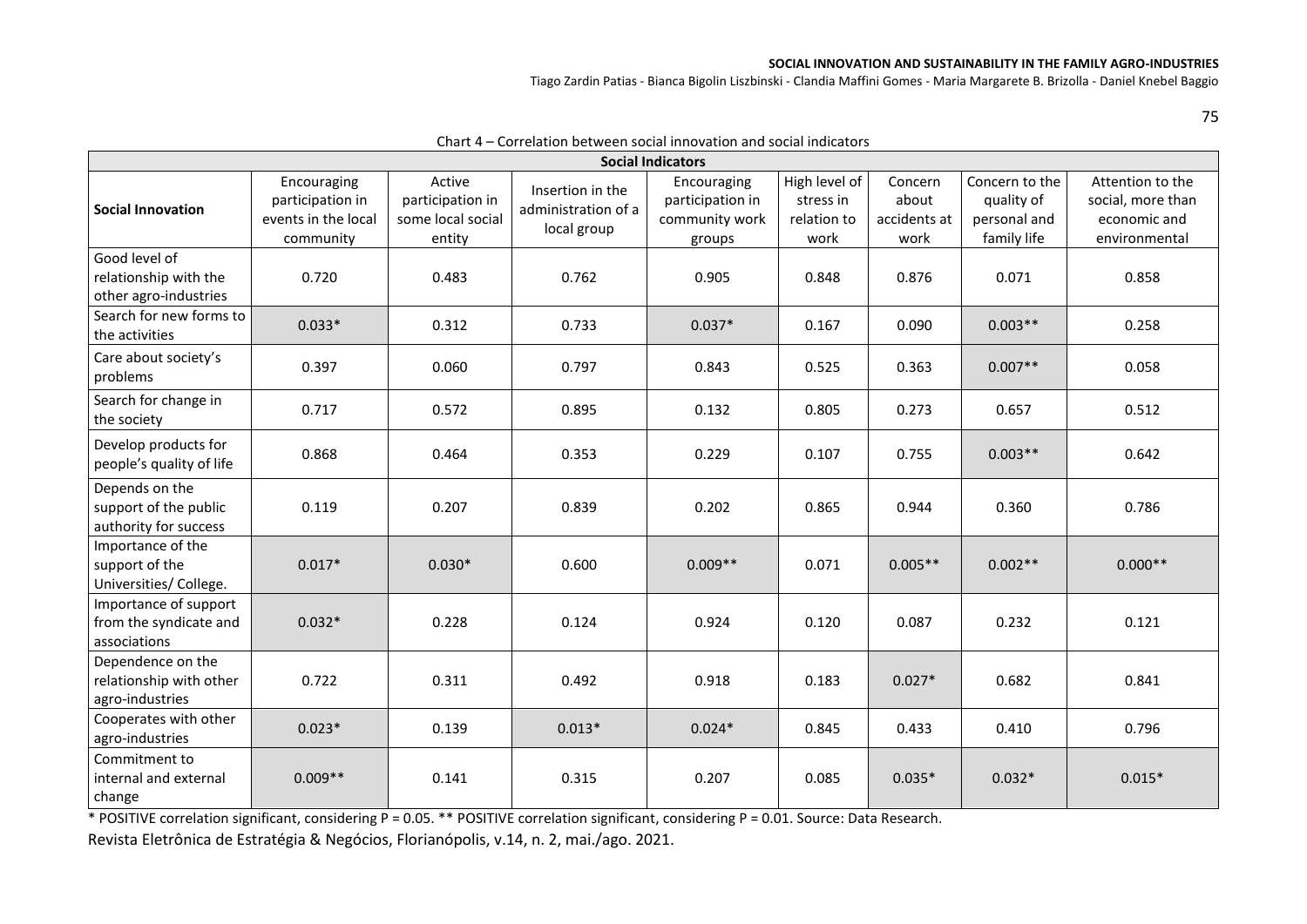search for new ways of doing activities with incentives to participate in events in the local community, incentives to participate in community efforts and attention to the quality of personal and family life;

• concern with social problems in the surroundings (unemployment, pollution, violence) with attention to the quality of personal and family life;

• importance of support from universities and colleges with incentive to participate in events in the local community, active participation in some local social entity, incentive to participate in community work groups, concern about accidents at work, concern to the quality of personal and family life and attention with the social much more than the economic and environmental;

• search for the development of products inducing to improve people's quality of life with care to personal and family quality of life;

• importance of support from unions and associations with incentives to participate in events in the local community;

• dependence on the relationship with the other agro-industries for their success with concern about accidents at work;

cooperation with other agro-industries with incentives for participation in events in the local community, insertion in the administration of a local group and incentives for participation in community efforts;

• agro-industry is committed to internal (agro-industry) and external (society) change, with incentives to participate in events in the local community, concern about accidents at work, concern to the quality of personal and family life and attention to the very social more than the economic and environmental.

The correlations between the variables of the social innovation construct and the variables of the social construct of sustainability allow to highlight the ones with the highest frequency. In this analysis, the variable support from universities and colleges also showed six correlations, reinforcing the results already presented in the discussion of the environmental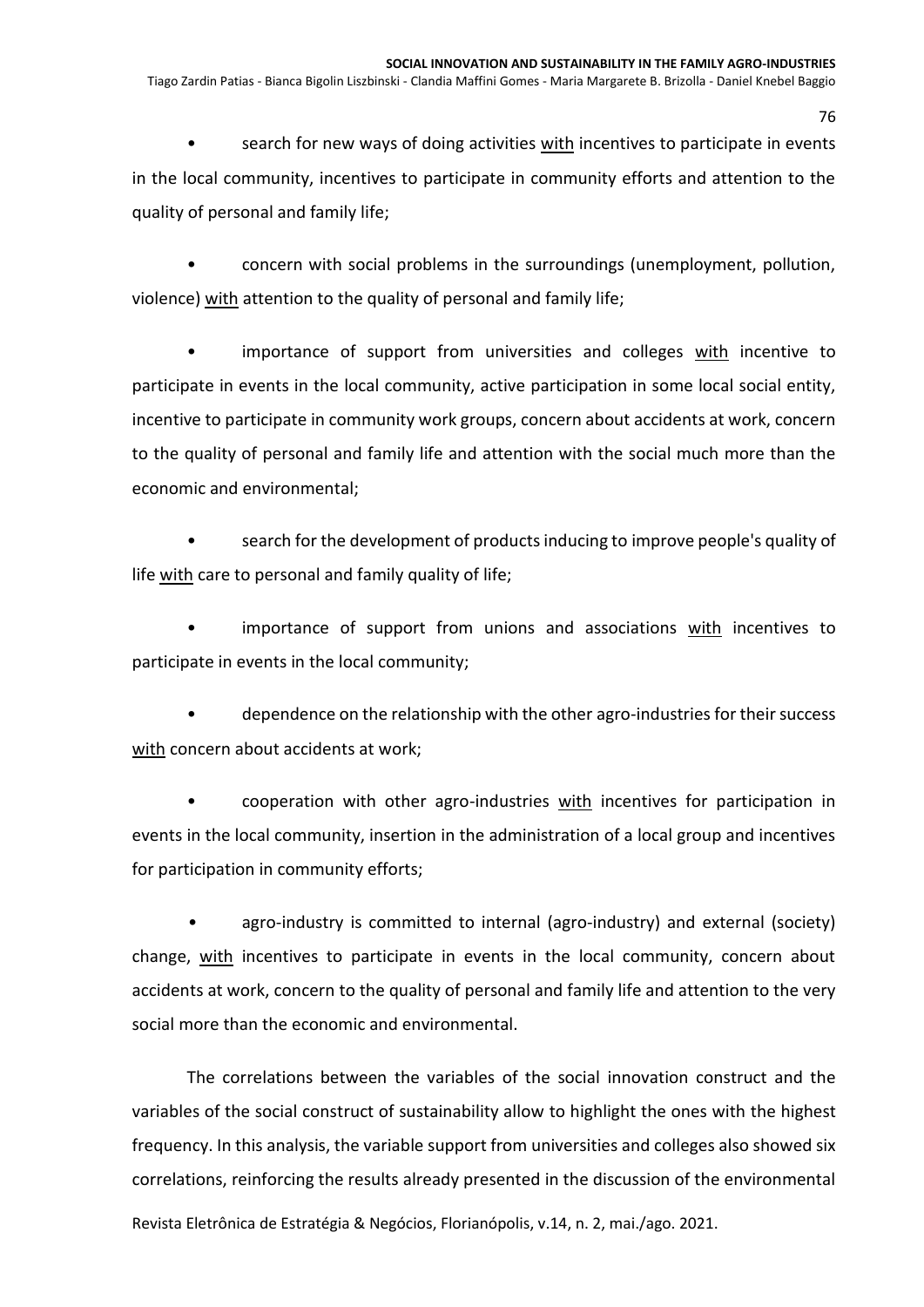Tiago Zardin Patias - Bianca Bigolin Liszbinski - Clandia Maffini Gomes - Maria Margarete B. Brizolla - Daniel Knebel Baggio

dimension, making evident the importance of these institutions for social innovation and sustainability.

Two other variables of the social construct of sustainability showed five correlations each with the construct of social innovation. These variables are: 'encourage participation in events in the local community' and concern to the quality of personal and family life'.

The incentive to participate in events in the local community has a correlation with social innovation, presupposes the theme of community participation present in the theoretical framework in an incisive way. Authors such as Tardif and Harrisson (2005), Maurer and Silva (2014) and Nunes *et al.* (2017) already highlighted participation as a central element of social innovation. The active participation of beneficiaries is also highlighted by Cloutier (2003) as an essential condition for the creation and implementation of social solutions. Therefore, the correlation confirms what is pointed out by the theory, that the participation of the community represented here by the community events, for example, may indicate a predisposition for involvement and the consequent success in social innovation initiatives.

Attention to the quality of personal and family life is one of the main purposes of social innovation. Cloutier (2003) claim the objective as a development with a view to improving the quality of life, as well as the concepts of social innovation are directed to this element as central. Therefore, the quality of personal and family life is an excellent indicator of predisposition for social innovations, as observed in this study.

### **5 FINAL CONSIDERATIONS**

The objective of this study was to identify the relationship between social innovation and sustainability in family agro-industries allocated to the Local Productive Arrangement of Agroindústria Familiar e Diversidade do Médio Alto Uruguai e do Rio da Várzea located in the northern region of the State of Rio Grande do Sul – Brazil. From data extracted from the questionnaire, initially each of these themes was independently analyzed, and afterwards, the evidence of both was correlated in order to identify which characteristics approximate.

Revista Eletrônica de Estratégia & Negócios, Florianópolis, v.14, n. 2, mai./ago. 2021. The analysis of social innovation in family agro-industries was treated until then as a gap in the literature, due especially to this theme being considered in consolidation. In this

77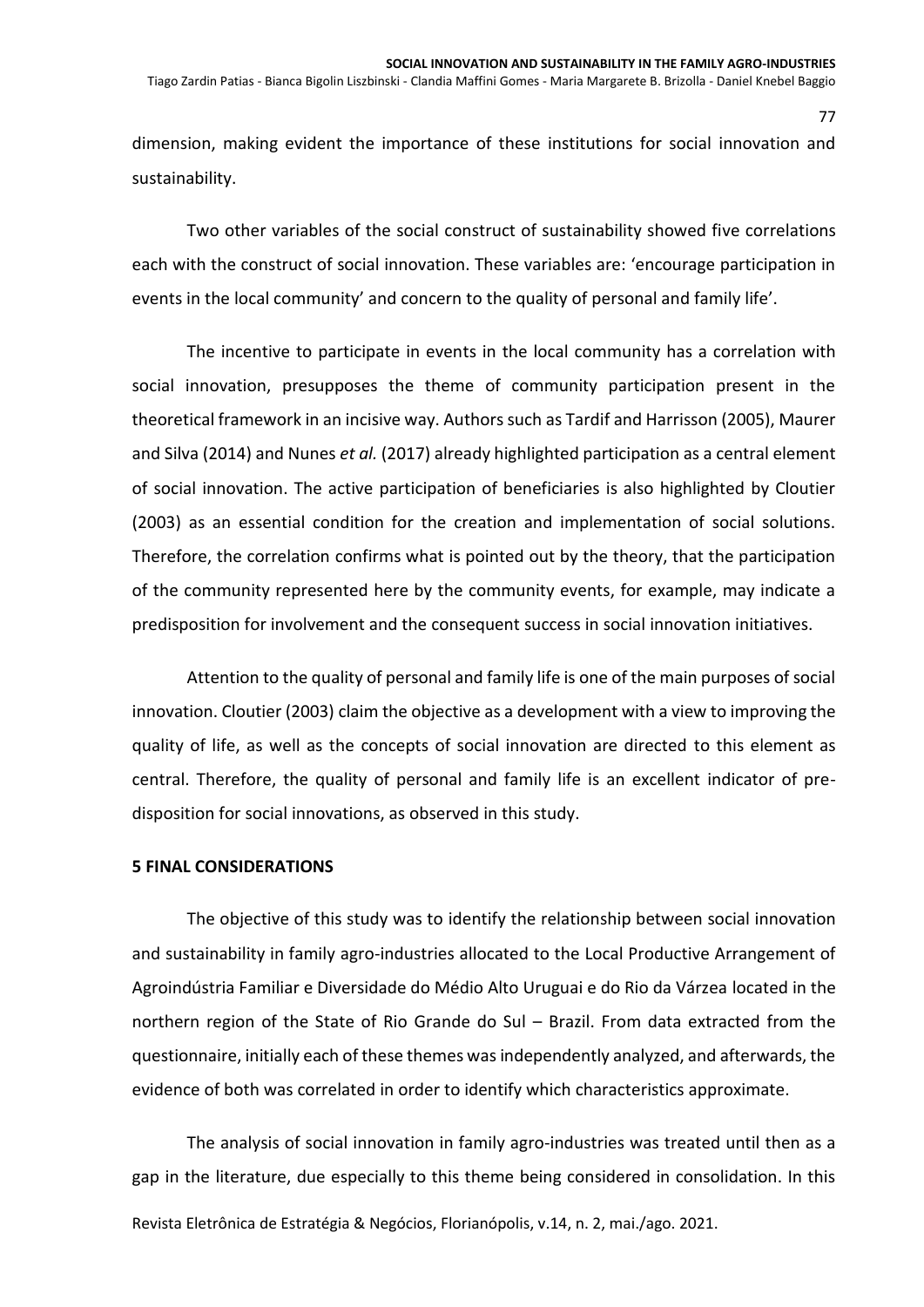sense, interesting identifications were made regarding their dimensions in the family agroindustries analyzed in this study.

The role of certain institutions, whether university, unions or associations, considered as supporting the agro-industries in the development of their activities, was shown to be relevant. This communication of approximation and support between actors is fostered especially by the active way in which agro-industries are inserted in the productive arrangement now analyzed, and how this arrangement is structured in terms of governance. Likewise, it is important to report the role of the public entity as a propellant of the family agro-industries studied, through the investment facilitated the structuring of the productive arrangement, considered as a support organization for agro-industries.

Still as a characteristic of social innovation, the issue of relationships between family agro-industries in the local productive arrangement is mentioned. The characteristic of good relations is latent in the theory applied to social innovation, and in this study it was analyzed a large part of the sample agrees that it has a good level of relationship with the other agroindustries in the region, however, they are not unanimous in stating how they depend on their peers for success or have a full cooperative relationship with others.

In contrast with social innovation, the theme of sustainability has been discussed in the literature for a long time, based on different conceptions. It was analyzed during this research the sustainability through its economic, environmental, and social dimensions, and how to permeate social innovation in a transversal way, too seek the balance between these three dimensions. Also, the economic dimension is one of the greatest adherence to family agro-industries, and this result may be a consequence of the capitalist system present in society. It should be spotted, however, that the economic bias allows other achievements to be accomplished, such as those related to social and environmental issues reflects on the quality of life and the welfare of the families.

Observing the main themes of the study, it was concluded there are associations in the variables of the social innovation and sustainability construct, even with scores considered to be very low or low, as indicated by Pestana and Gageiro (2003). The social innovation variables showed 11 significant associations with the economic dimension of sustainability, 20 with the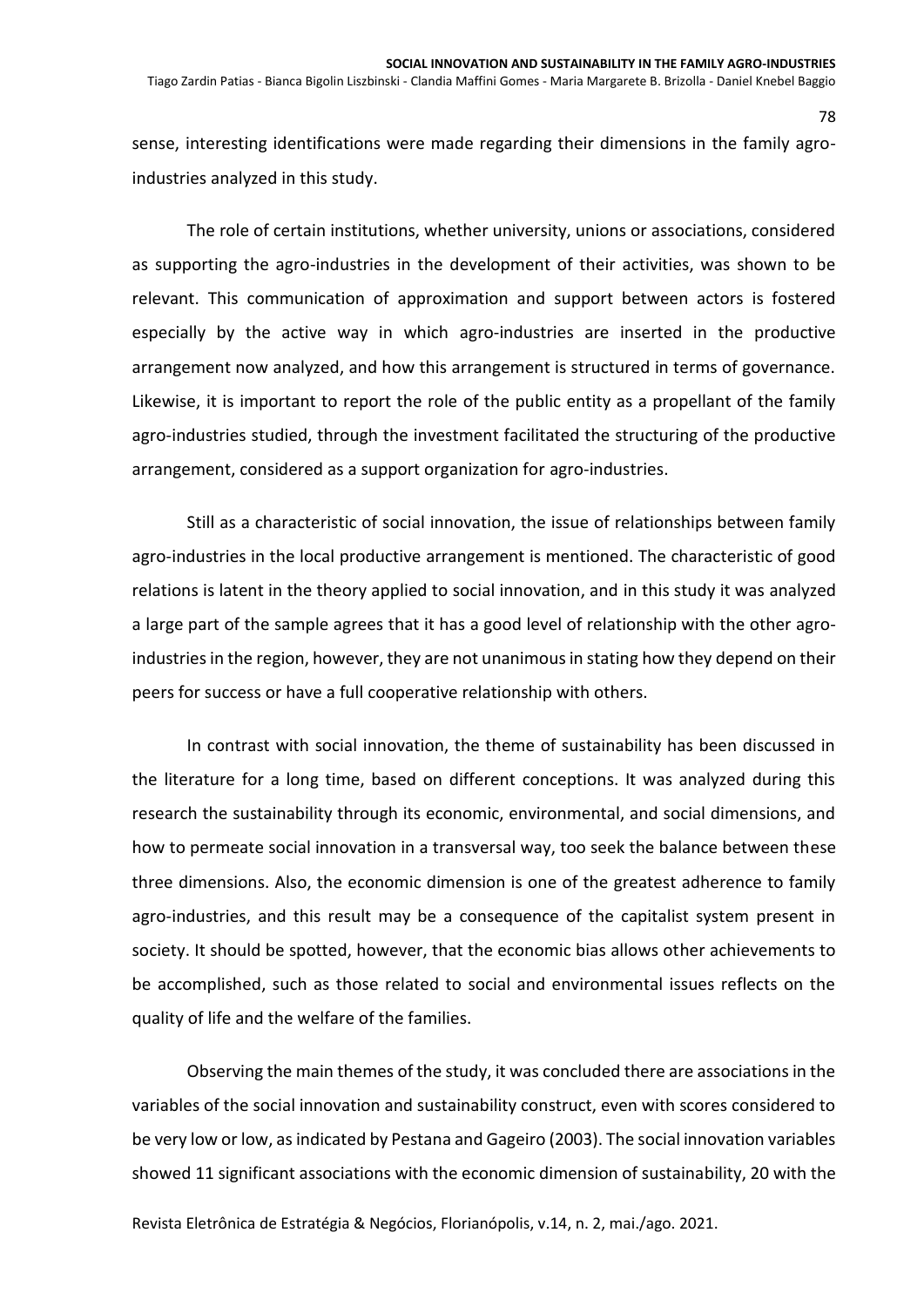Tiago Zardin Patias - Bianca Bigolin Liszbinski - Clandia Maffini Gomes - Maria Margarete B. Brizolla - Daniel Knebel Baggio

social dimension of sustainability and 26 with the environmental dimension of sustainability. In this way, it would be possible to infer the relationships between the dimensions of social innovation and sustainability for this group of agro-industries provide positive results in economic, social and environmental aspects.

This research aimed to connect the themes of social innovation and sustainability, empirically analyzing family agro-industries. The fact attaches the themes of the productive arrangement, which they are part, focus on family agro-industries, which are differentiated forms of organization and produce economic results, but this is not the main purpose, as we could see in the research evidence, such as, the search for quality of life of the individual and the family and attention to issues of preservation of the environment. As a suggestion for future research, we suggest the analysis of these themes in another sample of family agroindustry, whether or not belonging to some local productive arrangement, searching to recognize similarities and differences from those found in this article.

# **REFERENCES**

ABOELMAGED, M. The drivers of sustainable manufacturing practices in Egyptian SMEs and their impact on competitive capabilities: a PLS-SEM model. **Journal of Cleaner Production**, v. 175, p. 207-221, 2018.

AVELINO, F.; WITTMAYER, J.; HAXELTINE, A.; KEMP, R.; O'RIORDAN, T.; WEAVER, P.; LOORBACH, D.; ROTMANS, J. Game-changers and transformative social innovation: the case of the economic crisis and the new economy, **TRANSIT working paper**, Brussels: European Commission, 2014.

BARBIERI, J. C. Organizações inovadoras sustentáveis. In: BARBIERI, J. C.; SIMANTOB, M. A. (Org.). **Organizações inovadoras sustentáveis**: uma reflexão sobre o futuro das organizações. São Paulo: Atlas, 2007.

BARBIERI, J. C.; VASCONCELOS, I. F. G.; ANDREASSI, T.; VASCONCELOS, F. C. Inovação e sustentabilidade: novos modelos e proposições. **RAE-Revista de Administração de Empresas**, v. 50, n. 2, p. 146-154, 2010.

BESSANT, J.; TIDD, J. **Innovation and entrepreneurship**. John Wiley & Sons, Chichester, 2007.

BOUCHARD, M. J. Social innovation, an analytical grid for understanding the social economy: the example of the Quebec housing sector. **Service Business,** v. 6, n. 1, p. 47 - 59, 2012.

BUCKLAND, H.; MURILLO, D. **Antena de innovación social**: vías hacia el cambio sistémico: ejemplos y variables para la innovación social. Barcelona: ESADE. Instituto de Innovación Social, 2013.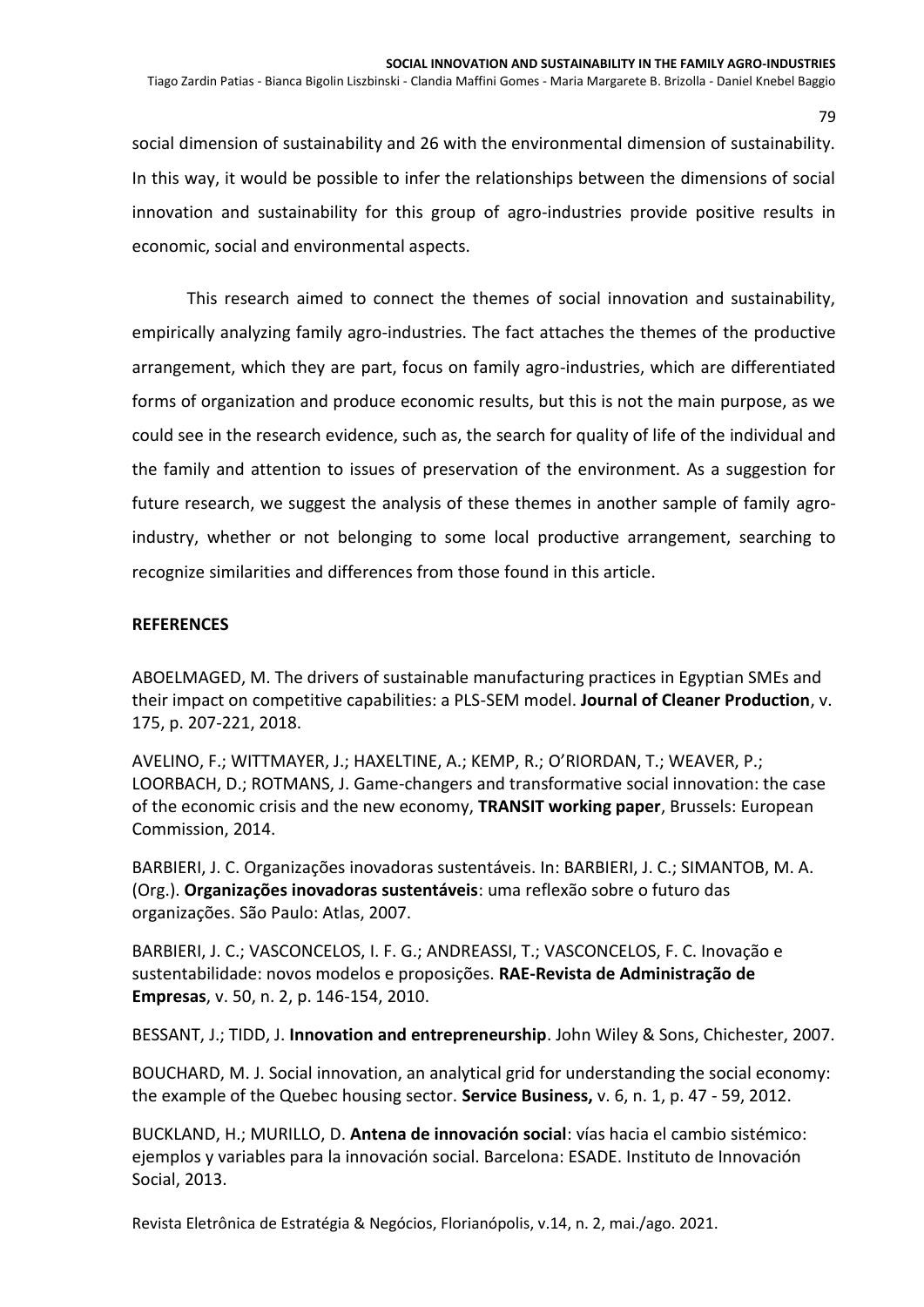Tiago Zardin Patias - Bianca Bigolin Liszbinski - Clandia Maffini Gomes - Maria Margarete B. Brizolla - Daniel Knebel Baggio

CLOUTIER, J. Qu'est-ce que l'innovation sociale? **Crises**, ET0314. 2003. Disponível em: [<www.crises.uqam.ca>](http://www.crises.uqam.ca/). Acesso em: 17 jun. 2014.

COOPER, D. R.; SCHINDLER, P. S. **Métodos de pesquisa em administração**. Porto Alegre: Bookman, 2016.

CORREIA, S. E. N.; OLIVEIRA, V. M.; FEITOSA, M. J. S.; GOMÉZ, C. R. P. Inovação social para o desenvolvimento sustentável: um caminho possível. **Administração Pública e Gestão Social**, v. 10, n. 3, p. 199-212, 2018.

COSTA, A. M.; PATIAS, T. Z.; DE MARCO, D. Arranjos produtivos locais e o desenvolvimento ousando mudar as estruturas estabelecidas: uma análise seniana do APL do leite e dos assentamentos em Santana do Livramento/RS. In: PINHEIRO, V. F.; PAIVA, M. J. G.; MORAIS, J. M. L. (Orgs.) **Gestão do território, políticas locais e desenvolvimento sustentável**. Crato-CE: URCA, 2014.

CRESWELL, J. W.; POTH, C. N. **Qualitative inquiry and research design**: Choosing among five approaches. Sage publications, 2016.

CUNHA, J.; BENNEWORTH, P. Universities' contributions to social innovation: towards a theoretical framework. In: European Urban Research Association (EURA) Conference, 2013, Enschede, The Netherlands. **Anais…** Enschede, The Netherlands, 2013.

DAWSON, P.; DANIEL, L. Understanding social innovation: a provisional framework. **International Journal of Technology Management,** v 51, n. 1, p. 9-21, 2010.

DIONISIO, M.; VARGAS, E. R. Corporate social innovation: a systematic literature review. **International Business Review**, v. 29, n. 101641, p. 1-12, 2020.

ELKINGTON, J. **Canibals with forks**: the triple bottom line of 21 century business. Oxford: Capstone Publishing, 1997.

FAIRWEATHER, G. W. **Methods for experimental social innovation**, New York: John Wiley, 1967.

FREITAS, H.; OLIVEIRA, M.; SACCOL, A. Z.; MOSCAROLA, J. O método de pesquisa survey. **Revista de Administração**, v. 35, n. 3, p. 105-112, 2000.

GASPARIN, M.; GREEN, W.; LILLEY, S.; QUINN, M.; SAREN, M.; SCHINCKUS, C. Business as unusual: A business model for social innovation. **Journal of Business Research**, In Press, 2020.

GOMES, C. M.; KNEIPP, J. M.; KRUGLIANSKAS, I.; BARBIERI-ROSA, L. A.; BICHUETI, R. S. Management for sustainability in companies of the mining sector: an analysis of the main factors related with the business performance. **Journal of Cleaner Production**, v. 84, n. 1, p. 84-93, 2014.

HAY, J.; MIMURA, N. Supporting climate change vulnerability and adaptation assessments in the Asia-Pacific region: an example of sustainability science. **Sustainability Science**, v. 1, p. 23-35, 2006.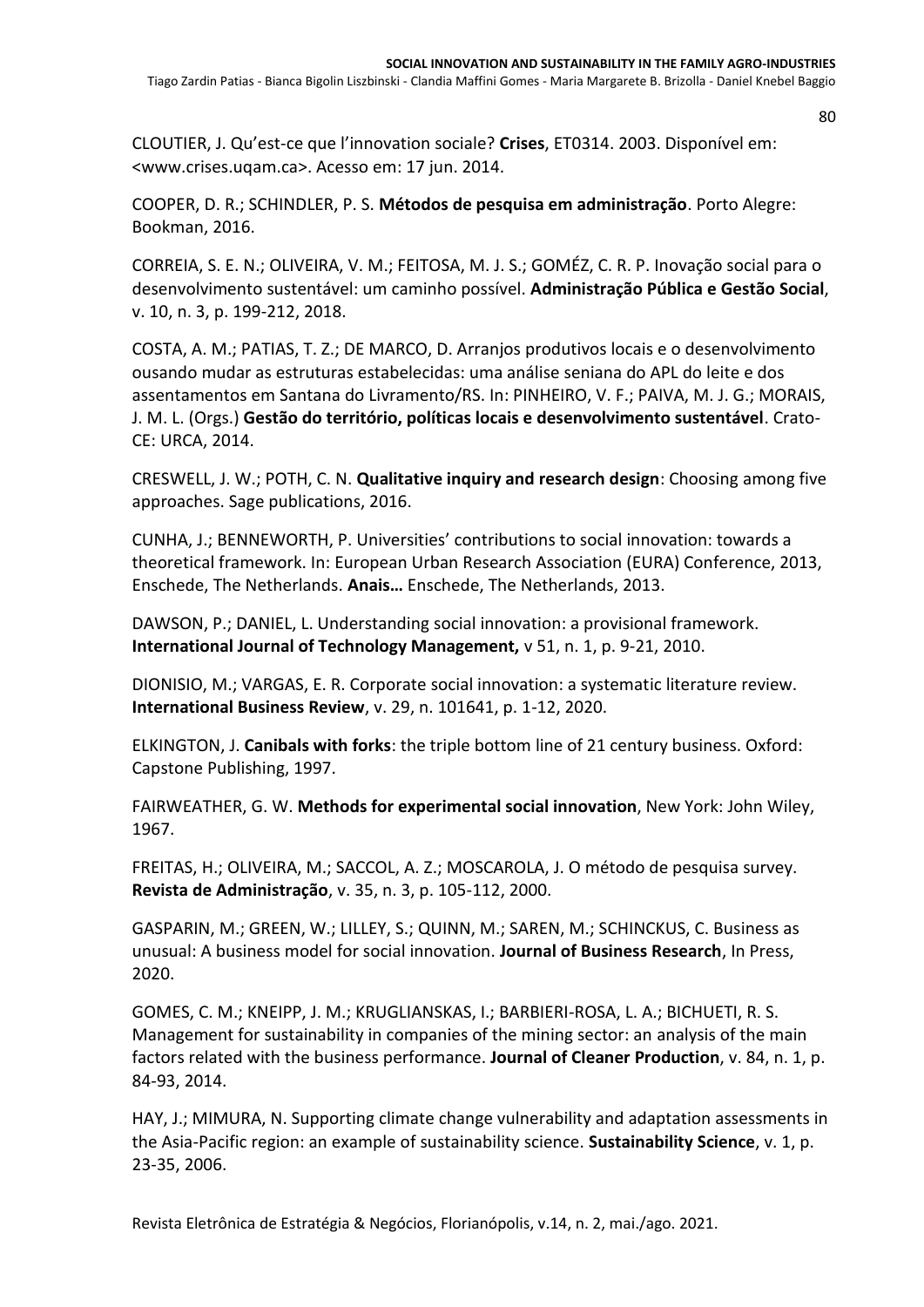HANSMANN, R.; MIEG, H. A.; FRISCHKNECHT, P. Principal sustainability components: empirical analysis of synergies between the three pillars of sustainability. **International Journal of Sustainable Development & World Ecology**, v. 19, n. 5, p. 451–459, **2012**

HAXELTINE, A., AVELINO, F., WITTMAYER, J., KEMP, R., WEAVER, P., BACKHAUS, J.; O'RIORDAN, T. **Transformative social innovation: a sustainability transitions perspective on social innovation**. In: NESTA CONFERENCE SOCIAL FRONTIERS: The Next Edge of Social Science Research, 14-15 November, London, UK, 2013.

HOWALDT, J.; KOPP, R. Shaping social innovation by social research. In: FRANZ, H-W.; HOCHGERNER, J.; HOWALDT, J. **Challenge social innovation**: potentials for business, social entrepreneurship, welfare and civil society. Springer: Berlin/Heidelberg, p. 43-56, 2012.

KAIVO-OJA, J.; PANULA-ONTTO, J.; VEHMAS, J.; LUUKKANEN, J. Relationships of the dimensions of sustainability as measured by the sustainable society index framework. **Journal of Sustainable Development & World Ecology**, v. 21, n. 1, p. 39-45, 2013.

MAURER, A. M.; SILVA, T. N. Dimensões analíticas para identificação de inovações sociais: evidências de empreendimentos coletivos. **BBR – Brazilian Business Review**, v. 11, n. 6, p. 127 - 150, 2014.

MEHMOOD, A. Institutional forms of social innovation. International **Journal of Innovation and Sustainable Development**, v. 10, n. 2, p. 1-16, 2016.

MEHMOOD, A.; PARRA, C. **Social innovation in an unsustainable world**. In: MOULEART et al. The international handbook in social innovation: collective action, learning and transdisciplinary research. Edward Elgar Publishing: Massachusetts, 2013.

MULGAN, G.; TUCKER, S.; ALI, R.; SANDERS, B. **Social innovation**: what it is, why it matters and how it can be accelerated. OXFORD Saïd Business School, 2006. Disponível em: [<http://www.sbs.ox.ac.uk/>](http://www.sbs.ox.ac.uk/). Acesso em: 24 jun. 2014.

MURRAY, R.; CAULIER-GRICE, J.; MULGAN, G. 2010. **The open book of social innovation**. London, NESTA/The Young Foundation. Disponível em: [<www.nesta.org.uk/publications/assets/features/the\\_open\\_book\\_of\\_social\\_innovation>](http://www.nesta.org.uk/publications/assets/features/the_open_book_of_social_innovation). Acesso em: 20 jun. 2014.

NASCIMENTO, E. P. Trajetória da sustentabilidade: do ambiental ao social, do social ao econômico. **Estudos Avançados**, v. 26, n. 74, p. 51 - 64, 2012.

NAWAZ, W.; KOÇ, M. Development of a systematic framework for sustainability management of organizations. **Journal of Cleaner Production**, v. 171, n. 1, p. 1255-1274, 2018.

NUNES, N. A.; CASAGRANDE, J. L.; RAMOS, M. M. G.; SANTOS, A. A. P.; CORSEUIL, L. Participação comunitária como prática de inovação social: um estudo de caso no centro educacional marista lúcia mayvorne. **Revista Eletrônica de Estratégia & Negócios**, v. 10, n. 2, p. 154-180, 2017.

Revista Eletrônica de Estratégia & Negócios, Florianópolis, v.14, n. 2, mai./ago. 2021. OMOBHUDE, C.; CHEN, S. Social Innovation for Sustainability: the case of oil producing communities in the niger delta region. **Sustainability**, v. 11, n. 6767, p. 1-26, 2019.